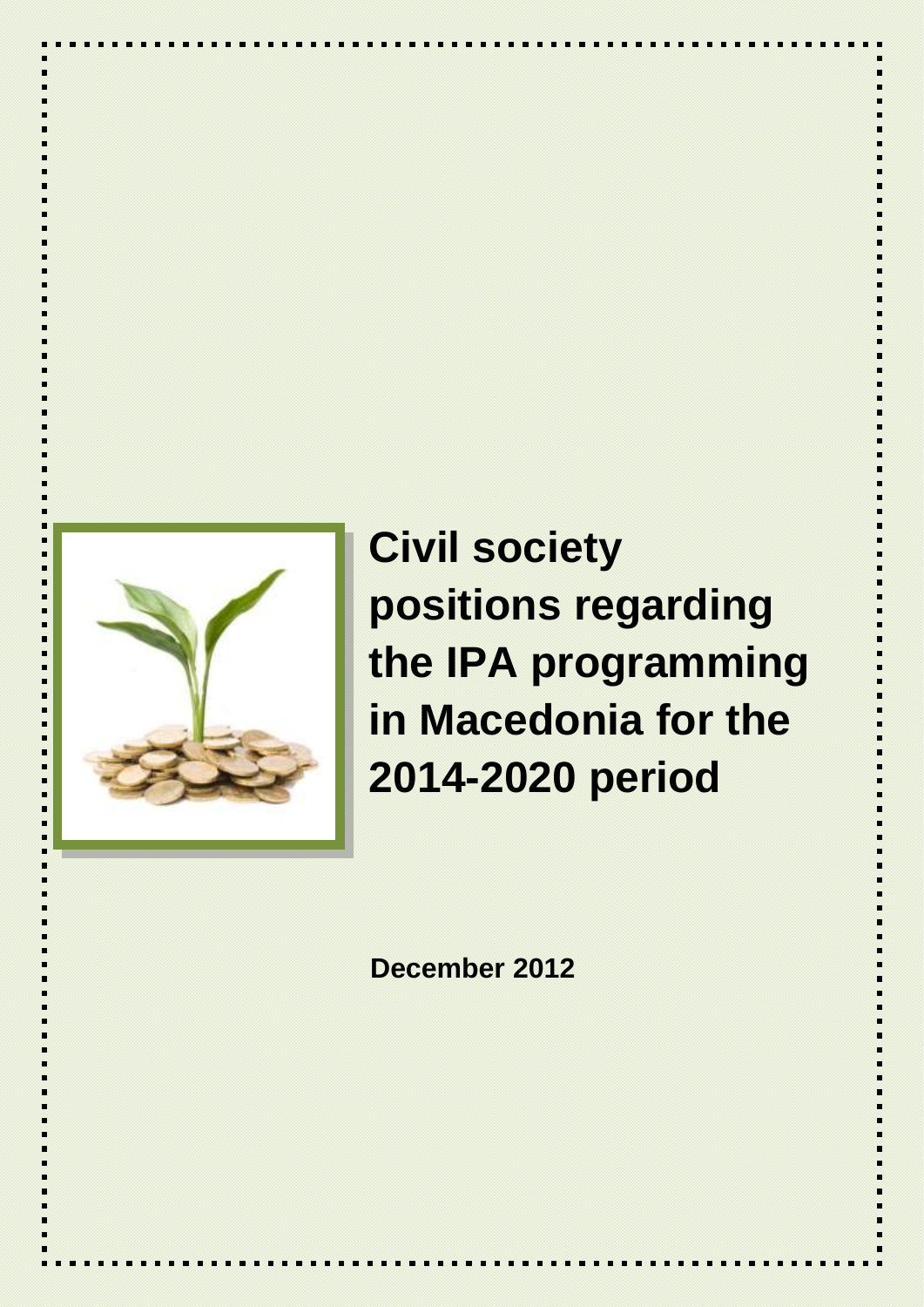# **I. Civil society positions<sup>1</sup> for the public participation in the IPA programming in Macedonia for the 2014-2020 period**

## **1. Introduction**

J (C)

Public participation is a crucial pillar of participatory environmental democracy in any modern society. The basic assumption is that citizens and other stakeholders, especially the environmental civil society must participate in the adoption and implementation of environmental laws, as well as in all decisions affecting the environment. Public participation is an essential element that enables citizens to reaffirm the right to a healthy environment in practice, and at the same time to fulfill their duty to protect the environment. Decision makers also enjoy benefits from the public participation, since this process provides additional information, which increases the likelihood that the decision will not have a detrimental impact on the environment and it will be more easily accepted by the general public.

However, it is important to emphasize that the right to public participation is not a goal of itself. Formal, declarative implementation of this right is not enough to fulfill the basic purpose – the public really has impact on the final decision.

Legal preconditions for public participation in the Republic of Macedonia exist for a while. Twelve years passed since the ratification of the Aarhus Convention, and seven years since the beginning of the process of "harmonization of the legislation with the EU *acquis*". In the last year our practical experience by participating in decision-making and policy-making processes finally has exceptional examples. Unfortunately, for many years of active participation in decision-making processes, our conclusion largely coincides with the remark stated in the progress report of the European Commission: "The stakeholders are not involved in the decision making processes".

Our experience shows that in most cases of public participation in Macedonia there is no actual, effective public participation in decision making and policy development in the field of environment. Opposite to the essence of the provisions on public participation, in most cases the authorities pay attention only to the formal fulfillment of the letter of the law, ignoring the real needs of the public to participate. This problem is most strongly expressed in the integrated environmental permitting process, which is complex novelty in our legislation and not well known among the general public. Local population is particularly uninformed about the essence of environmental permits and their rights in the procedure<sup>2</sup>. In the main participatory procedures in accordance with the Law on Environment (EIA, SEA and IPPC procedures), there is still a one-way communication with the competent authorities – stakeholders provide comments, but don"t get response whether the comments are accepted or not, and the reasons for this - leading to the fact that the public is not aware of how or if their participation influenced the final decision. There are numerous cases when

j

 $1$  The introduction of this chapter was prepared by Front 21/42 and Eko-svest..

 $2$  For example, during the last public hearing on the draft Integrated Permit for a steel production and metal transformation industry "Makstil", the presentation was full of technical details and a large amount of information not relevant to the local population.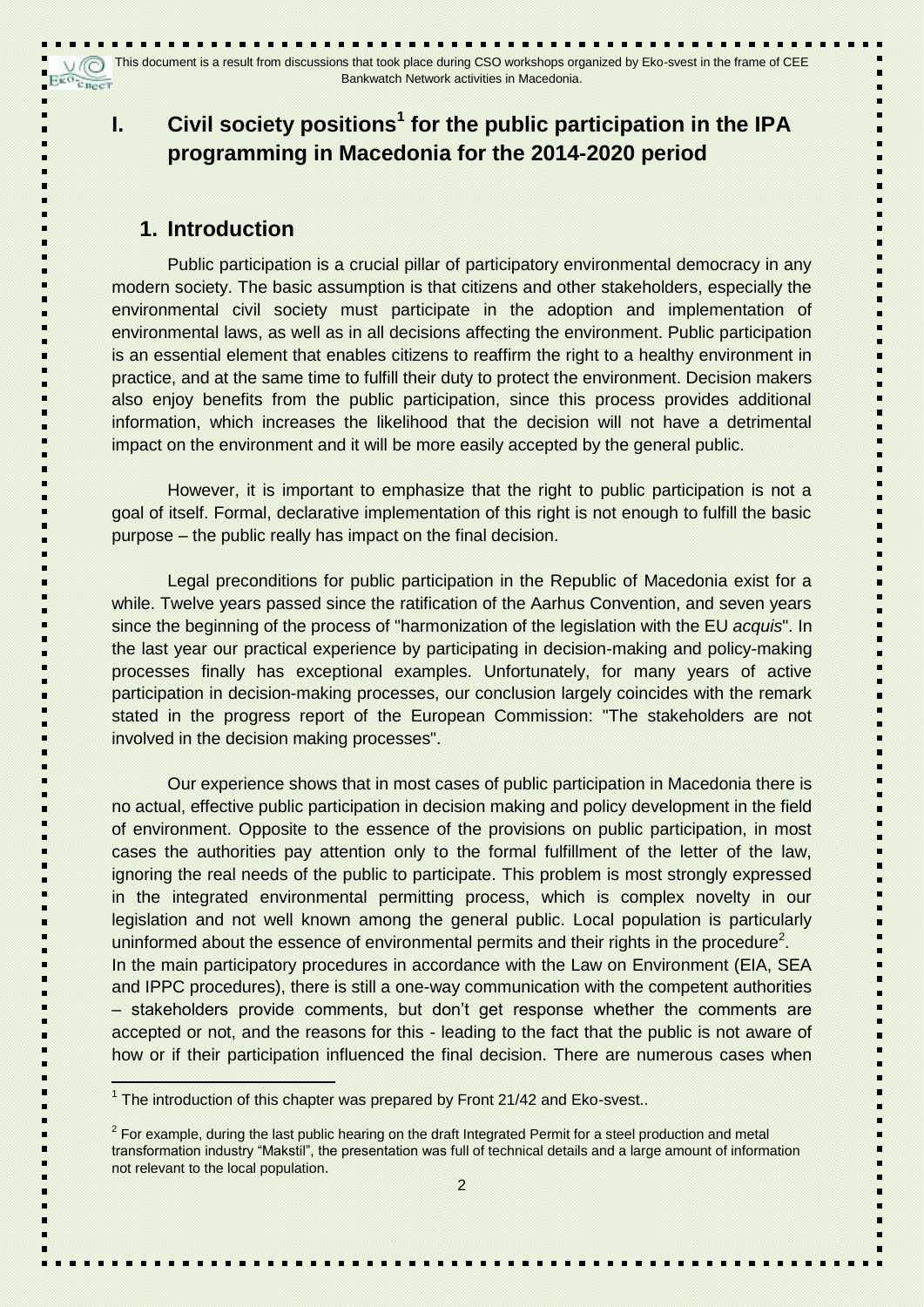the authorities involve the public in the proceedings only to "produce the legitimacy" (since it is an already adopted decision). Our experience shows that the public is included in the procedures related to the environment only "because the law requires so" without possibility to affect the essence of the final decision. Even in cases where the public provides wellargued comments, they are rejected without any explanation.

Competent authorities, including the Ministry of Environment and Physical Planning, often ignore the Decree for public participation during the preparation of regulations and other laws, as well as plans and programs related to the environment. This crucial bylaw allows the public to involve in the preparation of laws and other regulations and planning documents at the earliest stage of the proceedings. However, without explanation, the authorities do not fulfill this Regulation, which in practice means that in most cases they do not identify the public concerned at the beginning of the proceedings; do not invite locally affected citizens and environmental civil society organizations to the public hearings; nor they respond to all submitted comments during the consultation process.

Strengthening the cooperation with civil society and public participation is a precondition and an integral part of the political criteria that each EU candidate country needs to achieve. Practice of certain countries reiterated the need for public participation in the process of programming or activities in the pre-planning process (the latest example of this comes from the Republic of Croatia).

In order to achieve successful programming process, i.e. planning the activities of the Republic of Macedonia which will be financially supported by the EU within the framework of the Instrument for Pre-accession Assistance, we emphasize the need of appropriate mechanisms for consultation and cooperation with non-governmental organizations and other actors of the civil society in order to ensure real and effective participation in the process.

**Creating a special web page where all relevant documents could be published would be extremely beneficial for the programming**

According to the provisional timetable, during 2012, the Government should develop its own strategic objectives in relation to the IPA, and during 2013 it should prepare national strategies, policy documents and operational programs for the implementation of the Instrument for Pre-accession Assistance in Macedonia.

The civil society in Macedonia has interest to get involved in the programming of EU funds for the period 2014-2020, because the European funds should be utilized in the direction of accession of Macedonia towards the EU and its goals. The Macedonian Government needs to recognize and accept the CSO as partners in programming because they are a relevant factor in society, and can also contribute to the development of positive and beneficial initiatives and projects. We hope that the above mentioned insight will serve as a reminder of how the public participation processes should not be carried out.

We think that prior to the start of the programming process the Government should actively and in a timely manner provide access to all relevant documents (an online database would be preferential): proceedings, draft versions of documents, programs,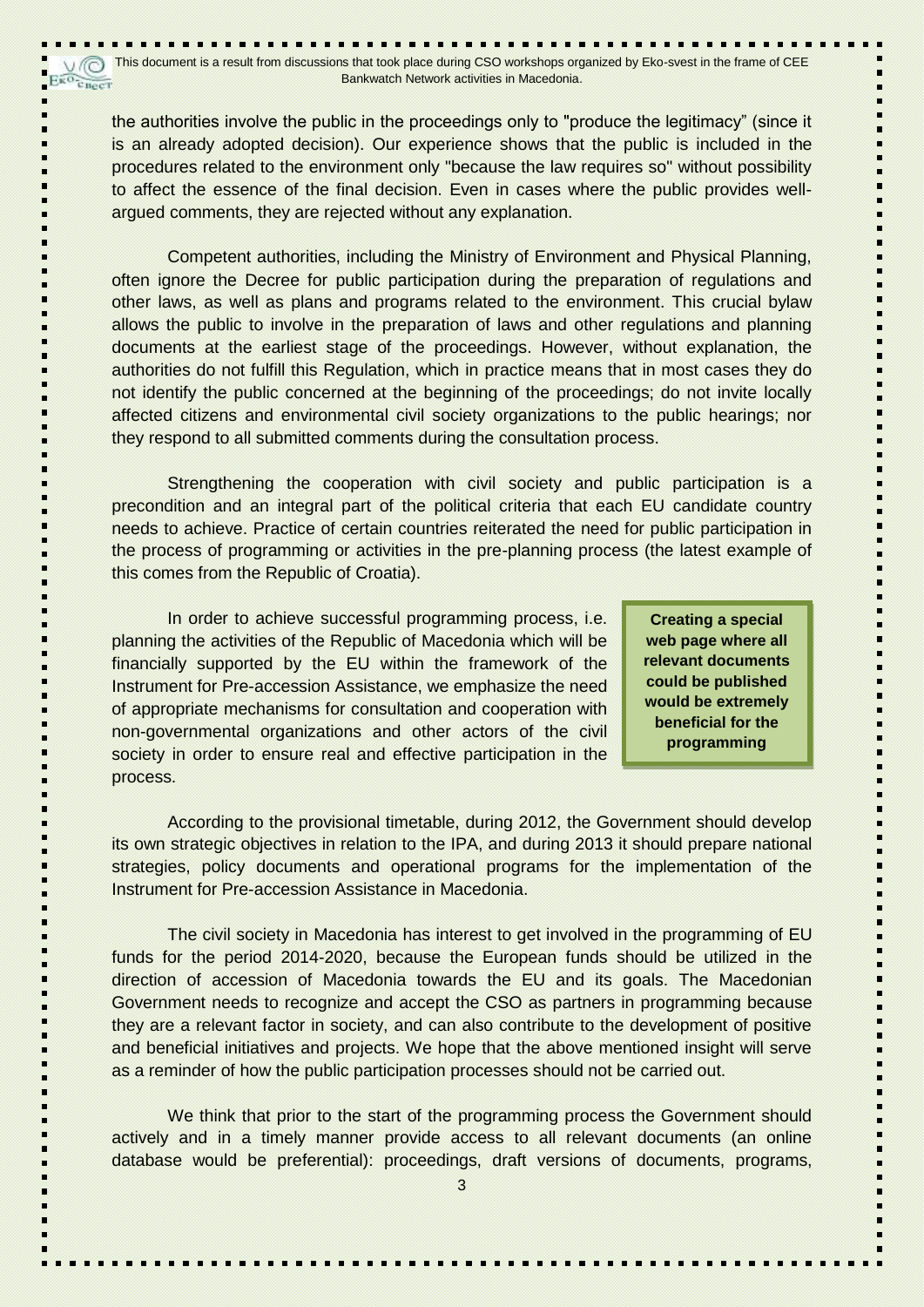strategies, preparatory documents for the programming and implementation, detailed information on projects and the criteria for their selection, the composition of the project selection committees, environmental impact assessment studies, lists of selected projects, reports and so on.

For this purpose, creation of a web page (as part of an existing web page or separate one) can be of great use because it will contain all the documents in one place. It is very important that the process of programming is well explained and elaborated for all stakeholders. Therefore, emphasis should be placed on explaining the actions of all stakeholders in the process. Making the procedures publicly available on a designated website will contribute to the understanding of the procedures and all stakeholders will have common understanding of the procedures that will facilitate the process and reduce the misunderstandings during implementation.

All relevant documents listed above, should, in a timely manner, be placed on the website in Macedonian language. It is very important that these documents are available in Macedonian, and not English, although documents may initially be prepared in English and translated afterwards.

Transparency in the process will be provided by announcement of the members of the committees for the selection of projects and their minutes of meetings, as well as the lists of selected projects and studies for the environmental impact assessment. Relevant programs and strategies should also be published and available online.

## **2. Proposals and recommendations for the programming**

### **2.1. Proposals for the programming phase:**

- Clear rules and timelines for programming should be set and authorities should adhere to them;
- The strategic goals developed should be a result of a broad consultation with all relevant stakeholders;
- Programming should be based on partnershipbased working groups with an even representation of partners; and voting rights given to all members;
- The aforementioned working groups shall be established via transparent processes and the list of their members should be made public;
- There should be a special Monitoring Committee established to provide oversight to the whole process and ensure synchronised and integrated programing process;
- Drafts of programming documents shall be available publicly for comments;

#### **What should be disclosed?**

- Rules and timelines,
- $\checkmark$  Draft documents,
- $\checkmark$  Programs, strategies,
- $\checkmark$  Preparatory documents for the programming and implementation
- $\checkmark$  Detailed information on the project and selection criteria
- $\checkmark$  Composition of the selection committees,
- $\checkmark$  Environmental impact assessment studies
- Lists of selected projects,
- Monitoring and evaluation reports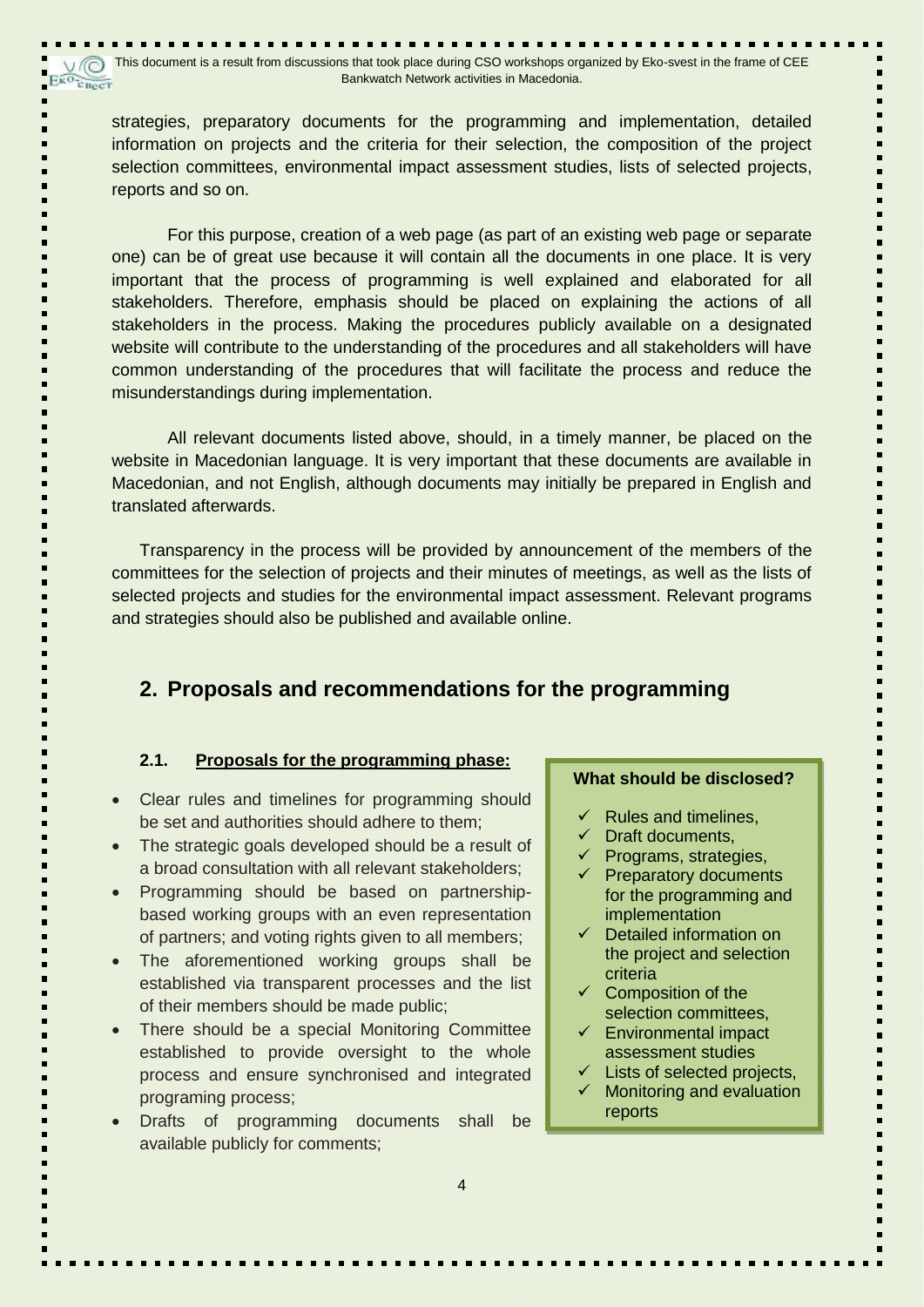This document is a result from discussions that took place during CSO workshops organized by Eko-svest in the frame of CEE  $E^{\widehat{KO}}$ cnecT Bankwatch Network activities in Macedonia.

- Working groups/authorities shall provide feedback to those commenting on draft documents, including providing explanations for the acceptance/rejection of comments;
- A right to complaint should be ensured for stakeholders not satisfied with the rejection of their input to the documents;
- Programming shall be coupled with Strategic Environmental Assessment processes starting at an early phase of programming;
- with wide-scale documented public involvement.

## **2.2. Proposals for the implementation phase:**

- Trainings should be provided for all stakeholders (civil society organizations / representatives) in order to understand the processes and actively participate in them;
- Assistance, training and support to all potential applicants for funding should be provided;
- The European Commission should provide financial support for civil society organizations which participate in these processes;
- The government should regularly publish information on the implementation of the projects online, i.e. web pages;
- Experts from civil society organizations should be involved in the assessment and selection of the projects;
- Transport cost for all partners involved in the planning, monitoring and evaluation / selection of projects should be covered;

## **2.3. Proposals for evaluation/ monitoring phase:**

- A special Monitoring Committee which will observe the implementation of all operational programs in the country should be established. Apart from this body, each Operational Program should have a special Monitoring Committee, which is a practice so far;
- The committees should have equal number of representatives from various partners and should be elected transparently;
- Representatives from the civil society organizations should be present in all committees, and should have the right to vote:
- Civil society organizations should be able to choose and specify own representatives in the committees and competent authorities should not affect this process;
- There should be no restrictions or special conditions for the participation of civil society organizations in the committees. They should be treated equally to other members.

## **2.4. Specific recommendations regarding the implementation of the Strategic Environmental Impact Assessment (SEA)**

- Strategic environmental impact assessment (SEA) should be conducted early in the planning stage – the procedure should start in parallel with the preparation of the Strategic Framework for IPA, strategy documents and operational programs;
- SEA should assess the effects of the documents/programs on the climate;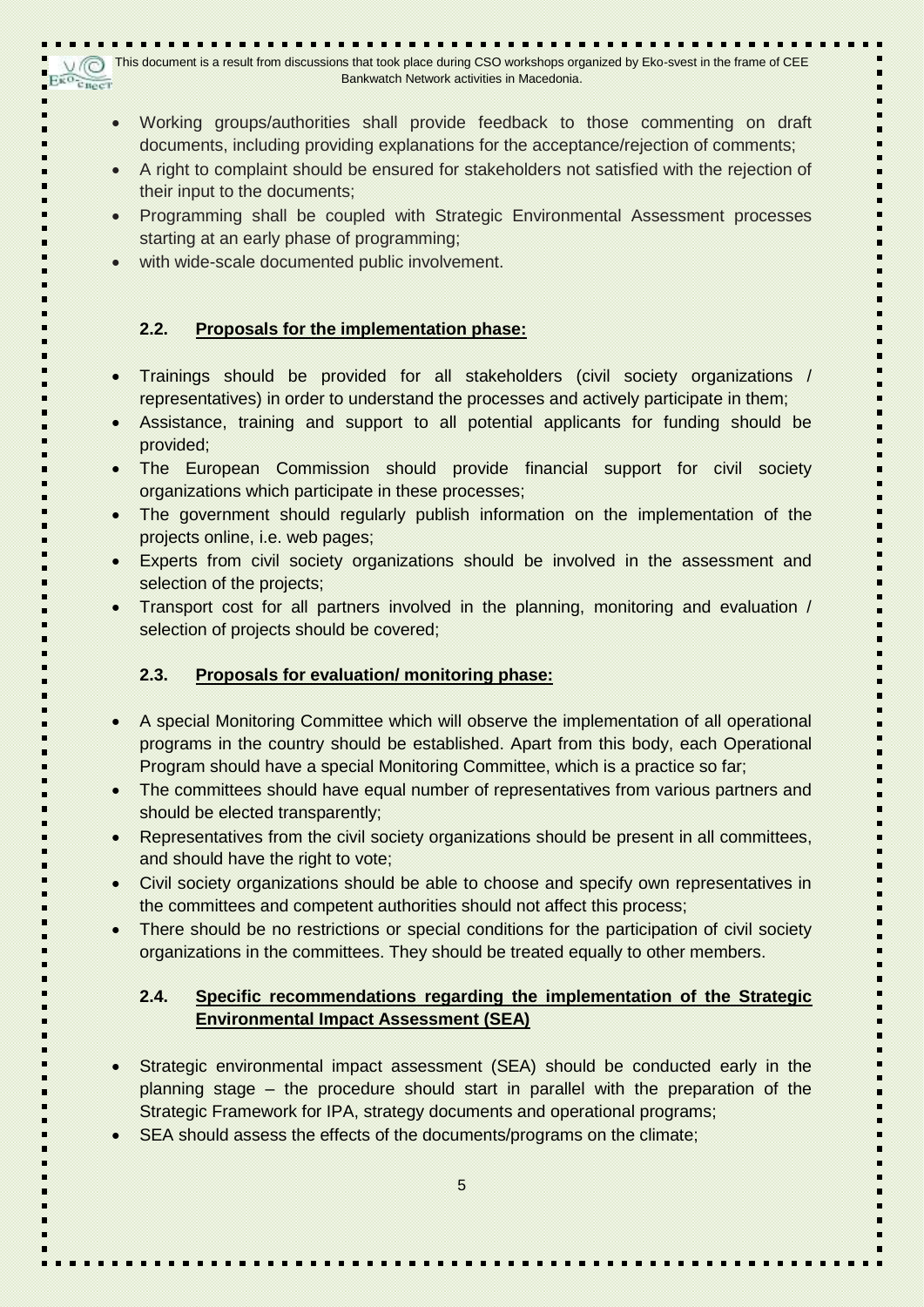- Recommendations and priorities of the SEA should be included in the contracts (Strategic documents) that will be signed between the EC and the Government;
- Impacts on the environment should be properly assessed by the SEA, and not be left for evaluation by the environmental impact assessment (EIA) of specific projects;
- Public participation in the SEA procedure should not be a substitute for public participation in the preparation of operational programs;
- Public participation in SEA procedure should follow the European and national legislation and should be effective, efficient and participatory process;
- The system of indicators/reports should be in accordance with the EC SEA Directive (2001/42/EC, Article 10).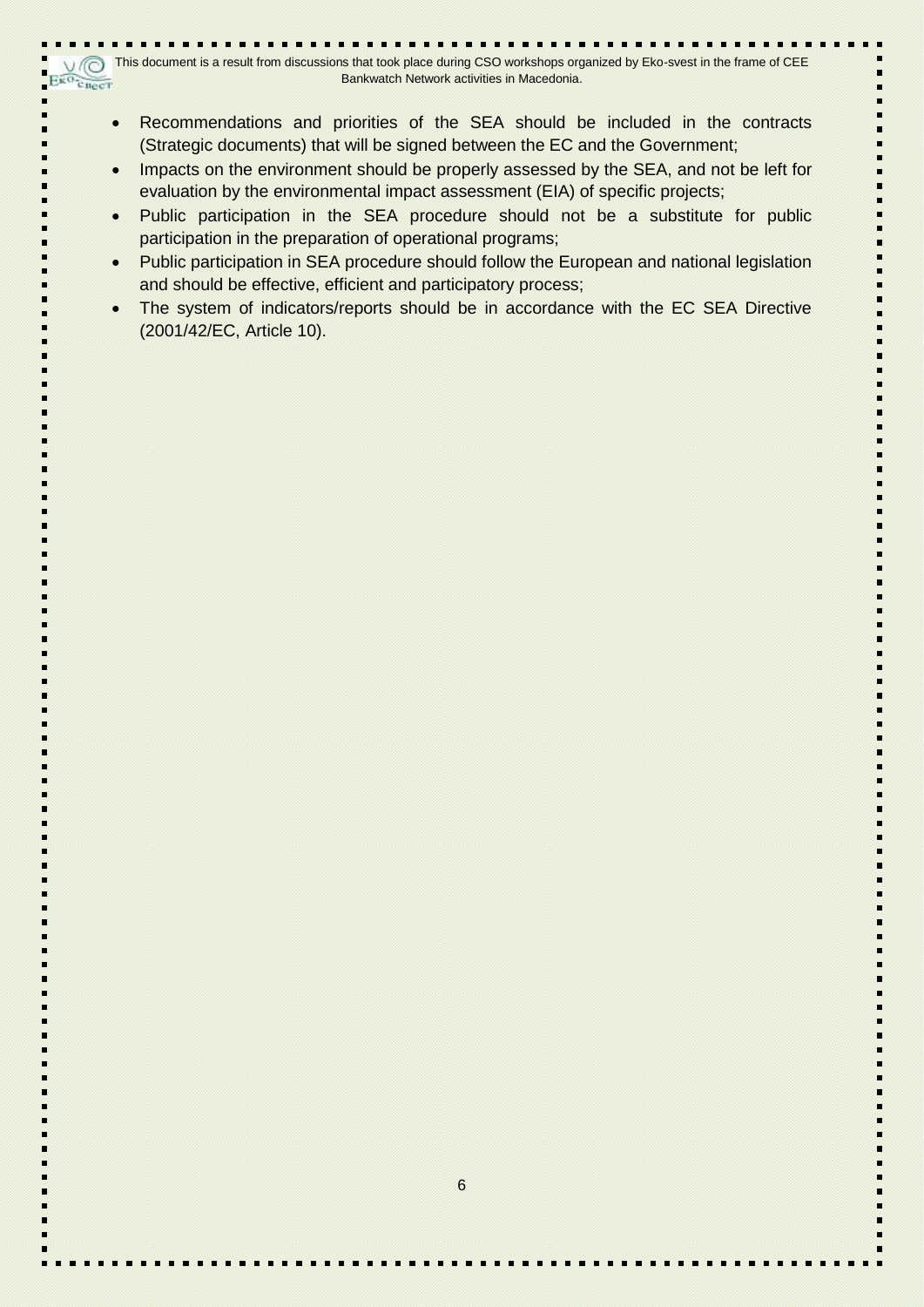# **II. Civil society positions<sup>3</sup> regarding the financing of energy efficiency and renewable energy sources in Macedonia through EU funds**

# **1. Introduction**

The energy sector in Macedonia is heavily dependent on fossil fuels imports, such as oil and natural gas, in order to be able to provide electricity, heating, and fuel. Every Macedonian denar<sup>4</sup> spent on these energy imports is however a denar that the local and national economy loses. Regarding the current situation with RES, according the State Statistical Office in 2010, the production of renewable energy in the Republic of Macedonia consisted of: wood (wood fuel, wood waste, other solid waste), geothermal heat, hydroelectricity and biodiesel. In 2010, the total primary production of renewable energy comprised of: wood (wood fuel, wood waste, other solid waste), 748 023 m3; geothermal heat, 3 384 243 m3; hydroelectricity, 2 429 283 MWh; and biodiesel 1 999 tonnes. The biggest consumers of wood (wood fuel, wood waste, other solid waste) in 2010 were the households, with a share of 91%, while the other sections accounted for 9% of the final energy consumption (of wood). The biggest consumer of geothermal heat in 2010 was agriculture with 83.4%, while the other sectors participated with 16.6% in the final energy consumption (of geothermal heat). Distribution losses in geothermal heat were 10.45% of the total primary production. 5

The energy resources mostly used in the total primary energy consumption in 2006 were coal (45.5%), crude oil and imported petroleum products (35%), followed by biomass (6%), imported electricity (5.6%), hydropower (5.1%), natural gas (2.4%) and geothermal energy (0.4%). On the other hand, in the final energy consumption (2006) the most common energy sources were: oil products with 42% and electricity with 32%; followed by biomass (10%), heat (7%), coal (7%), natural gas (2%) and geothermal energy (1%).<sup>6</sup>

The statistics indicated above also show that the existing patterns of energy use in Macedonia lead to significant impacts on the environment, due to high carbon intensity, pollution from fuel combustion, deforestation and land degradation (from excessive use of wood for fuel). These present major issues since the energy sector is unsustainable in the long-term and leads to environmental damage; as well as health issues, high levels of energy losses and low energy efficiency in heating. However Macedonia is rich with agricultural end products and agricultural residues that are underused in the production and consumption of biomass and they represent a potential vast source for heating especially in the rural parts of the country.

j

 $3$  The introduction to this chapter was prepared by Analytika and Eko-svest.

<sup>&</sup>lt;sup>4</sup> Macedonian currency.

<sup>5</sup> State Statistical Office, News Release, Energy No. 6.1.11.92, 30.11.2011.

<sup>&</sup>lt;sup>6</sup> Strategy of Energy Development of Macedonia until 2020 with a Vision until 2030, page 8.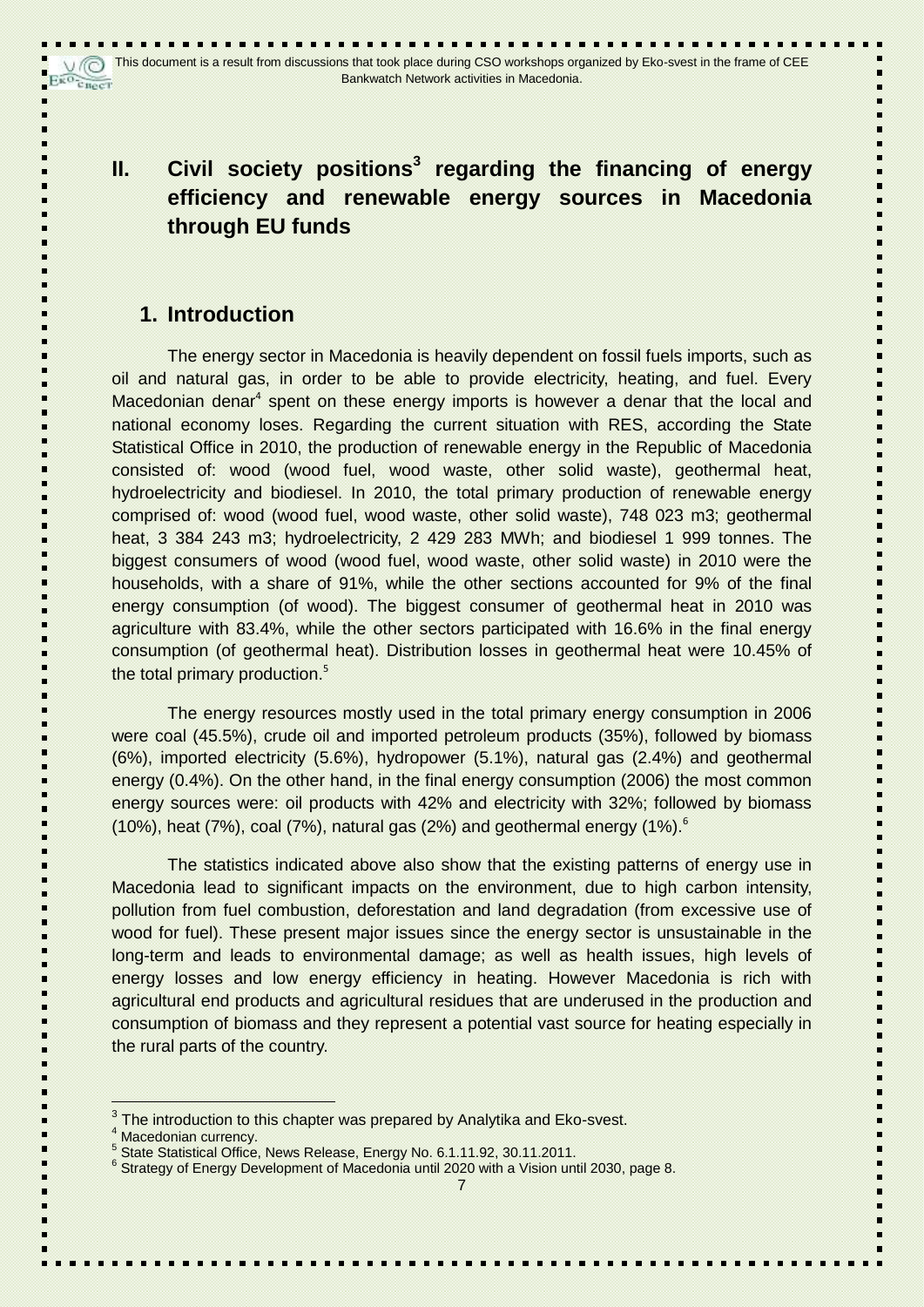Table 1: Biomass waste from forests, wood production and agriculture which can be economically used for combined production of electricity and heating

| <b>Biomass waste</b>             | Thousand tonnes per year |
|----------------------------------|--------------------------|
| <b>Residues from forests</b>     | 20                       |
| Residues from wood production    | 10                       |
| <b>Residues from agriculture</b> | 35                       |
| Total                            | 65                       |

From 65 thousand tonnes biomass residues, the estimated total production of electricity could be 50-70 GWh and 120-180 GWh heating energy, depending on the needs and the available consumption of heating.<sup>7</sup> The feed-in tariffs that producers of electricity and heat from biomass can benefit from are:

Table 2: Official Gazette, no. 176, December 2011, page 10

| Installed capacity of the   Feed-in tariff<br><b>PP</b> | Eurocents/kWh |
|---------------------------------------------------------|---------------|
| $\leq$ 1MW                                              |               |
| $>1$ MW                                                 |               |

The problems with high carbon intensity of the country and using electricity for heating are exacerbated by the slow development of RES and EE (energy efficiency) on the national and local level. Another major issue arises from the ineffective handling of the district heating (DH) in the capital city - Skopje. In this regard, up until last year, although the DH has been privatized and had its functions separated some time ago it was still largely owned by one "mother" company, the Toplifikacija Group, which owned the "daughter" companies responsible for the production, supply and distribution chain for the city of Skopje. Being the one provider of heating for the capital, Toplifikacija was abusing this position leaving residents with an expensive service without improving it. The end result is an increased number of discontented residents who disconnect from the DH and switch either to electricity or wood heating. These are not efficient means of heating for such a large city, and they create even bigger problems such as pollution and increased energy imports as well as numerous side effects such as an increased trade deficit of the country.

However, as of January  $1<sup>st</sup>$  2013 the situation has changed and the future trends regarding the district heating in Skopje are unknown for the moment. The latest development is that Toplifikacija was purchased by a company called "Balkan Energy Resource" established in Cyprus. The Energy Regulatory Commission decided to grant the licenses for production, supply and distribution of thermal energy to the daughter firm of "Te-To"<sup>8</sup> and the Russian "Sintes Group".<sup>9</sup> It remains to be seen what the new owners will do with the problems carried over from the old company.

j

<sup>7</sup> Strategy for utilizing the renewable sources of energy in Republic of Macedonia until 2020, page 41.

<sup>&</sup>lt;sup>8</sup> TE-TO AD CCPP (Combined Cycle Power Plant) is electricity generation and supply of heat PP to the district heating system of the city of Skopje. TE-TO is a joint venture between Toplifikacija, Skopje and Negusneft, Moscow (Sintez Group). More info at:<http://www.te-to.com.mk/index.php>

<sup>&</sup>lt;sup>9</sup> A Russian company with investments in Macedonia.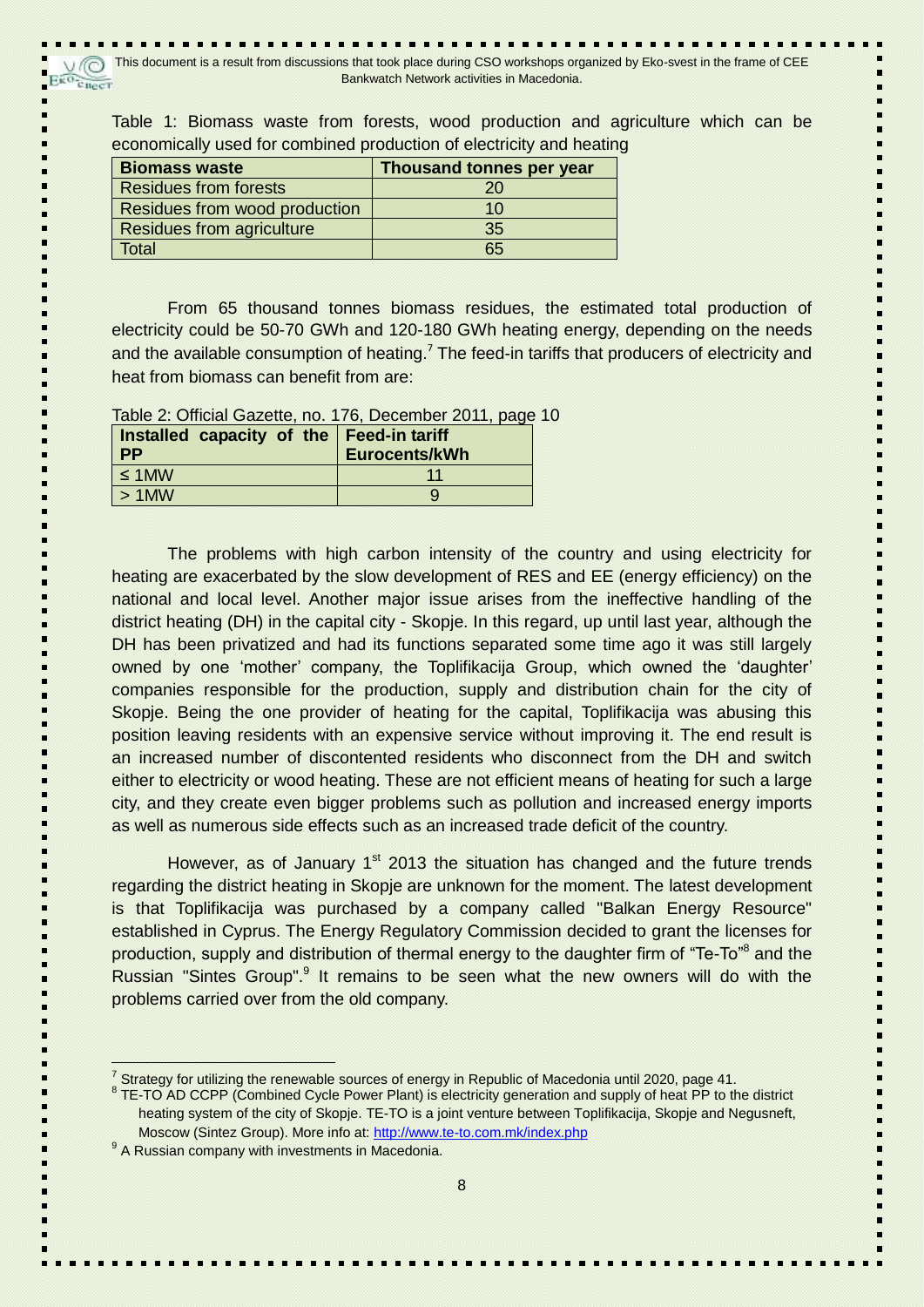This document is a result from discussions that took place during CSO workshops organized by Eko-svest in the frame of CEE V (C) EKO CHeCT Bankwatch Network activities in Macedonia.

Furthermore, even though as a candidate EU member state Macedonia is required to rigorously follow all the trends developing in the Union, the progress in this regard has been moderate. In 2010, three new energy strategies were adopted - the comprehensive "Strategy for the development of the energy sector until 2020, with a vision until 2030", the "Strategy for the use of renewable energy sources until 2020", and the "Energy Efficiency Strategy". At the same time a new Energy Law, which incorporates EU-like provisions for market liberalization, was passed in February 2011. Based on the priorities set in these umbrella documents, numerous bylaws and regulations were adopted, including those that regulate the production of electricity from RES (provisions for preferential users and feed-in tariff for RES). However the main Energy Strategy is disappointing in its vision of renewable power or rather, the lack of it, as the focus is mostly put on large hydropower plants that are unsustainable for a number of reasons including fertile land and biodiversity loss, and resettlement of affected people. Much less attention is given to sustainable RES such as biomass from wood waste and/or animal residues. Another controversial part is the nuclear power plant scenario for the country, unrealistic in the economic reality of a country like Macedonia, which was included after heavy lobbying from several experts and academics in this area. This adds to the short-sightedness of the whole document and the institutions responsible for its implementation that need to develop a sustainable and clean energy sector, not highly controversial, expensive and possibly very dangerous plans.

Other issues include severe under-investment in RES and EE on the national and especially on the local level. The problem is multi-layered but mainly comes down to the absence of available credits or funds specifically intended for these projects. For instance, only two banks provide credits for "green" projects and even those impose high interest rates and a whole range of other conditions. Furthermore, natural persons cannot use the opportunities same as legal entities to invest in RES. There is no legal background that permits natural persons to sell electricity in case they produce it from RES (solar panels for instance) - instead they can only use it for personal means. The distributers of electricity are not obliged to purchase that electricity under the feed-in tariff regulations unless the one providing it is a legal entity. On the other hand, the business sector faces constraints from the slow and ineffective administration even in the cases where there is great interest in investing in RES. The low electricity prices for end-users and the burdensome administrative procedures for authorisation, permitting and licensing continue to be obstacles to the adequate uptake of renewables in the country. Preparations in the area of renewable energy are on track although the country's renewable energy potential is not efficiently harnessed.<sup>10</sup>

In addition, the high number of deprived regions with limited funds at their disposal and the weak purchasing power of the people themselves, makes investing in EE and RES in Macedonia more difficult than in EU countries. Therefore low awareness about the possibilities EE and RES offer for development and growth is not the only problem, but rather also the economic reality of most people: investing in RES or EE technologies is seen as expensive by both households and businesses in a situation when the price of electricity is still heavily subsidized and lower than its market value. Due to this situation, it is more economically viable for them to use electricity for heating, which is getting to a worrisome level, than to invest in energy efficiency in buildings or hybrid renewables heating systems

i

<sup>&</sup>lt;sup>10</sup> The FYR Republic of Macedonia 2012 Progress Report, European Commission, Brussels, 10.10.2012.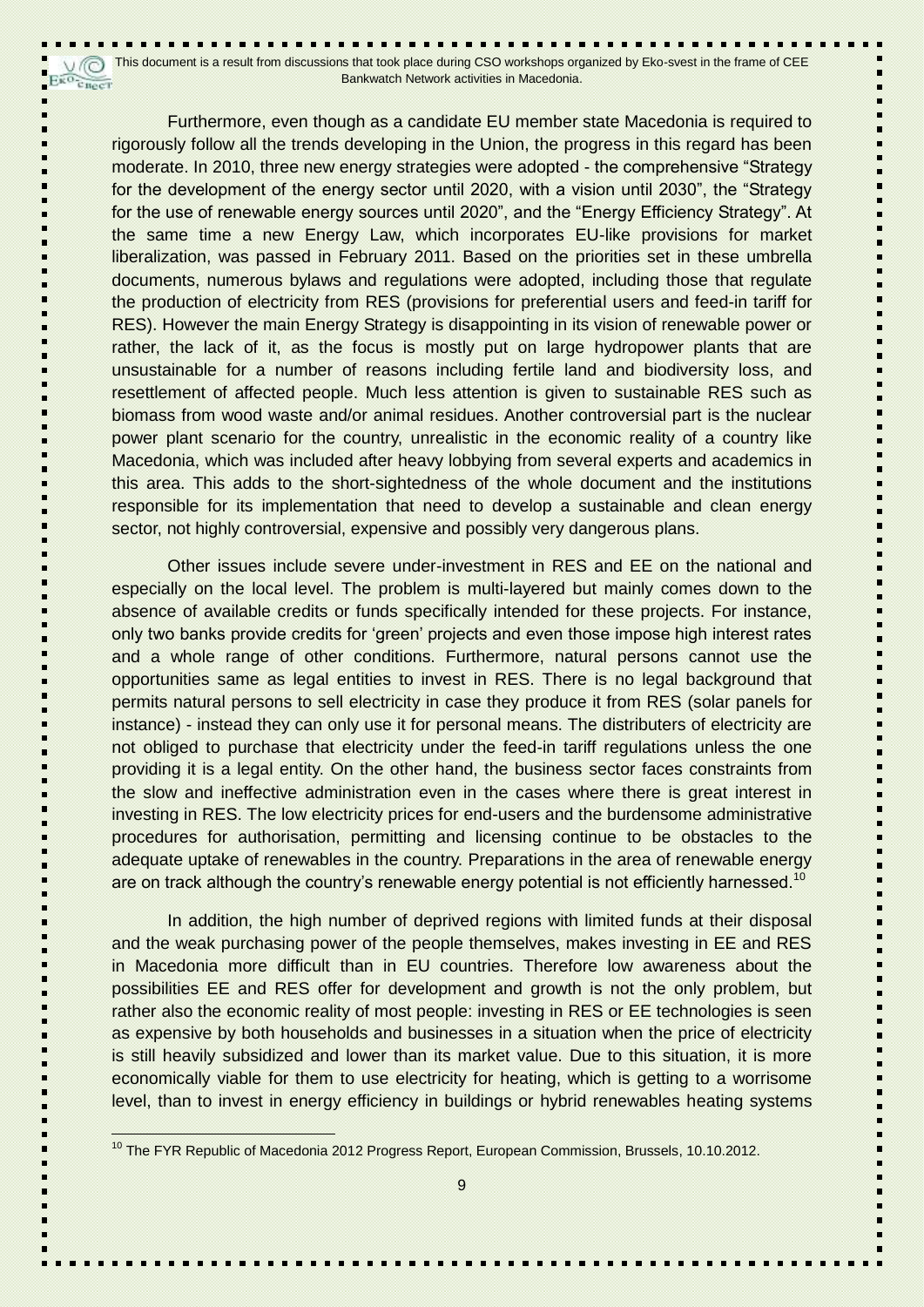which are more expensive but more environmentally friendly (for example to install solar collectors + boilers on biomass). The dire situation can be explained by the fact that in Macedonia for the time being the only incentives given for RES are the feed-in tariffs for the investors. There is neither an Energy Efficiency Fund, nor any tax incentives for households willing to invest in EE measure or RES, or any announcements that this will be changed in the foreseeable future.

Furthermore, other problems that Macedonia faces in the energy sector are: low awareness, specifically about the opportunities that biomass offers in the areas where the agriculture is a main activity, alongside the almost non-existent support from the state for greater development of this type of biomass usage. The corruption in the energy sector is another pertinent issue still not tackled on the national or local level.

The aforementioned issues and problems are the main reasons why there is an increased need for EU financing in this sector. The measures foreseen to achieve the target set in Macedonia's energy strategy to reduce consumption by 21% are not sufficient to achieve the goal. In order to address these problems, CSOs have now come up with several concrete proposals under the Energy Efficiency and Renewable Energy chapter for financial support from the available EU funds that should be delivered in a timely manner. The main point is to use European funds to achieve the objectives of the EU-20/20/20 policy in Macedonia, prioritize the use of solar, geothermal and wind energy, as well as the sustainable use of biomass on the local level, improve energy efficiency in public and residential buildings, as well as the efficiency of district heating, all of which are currently severely under-financed by the state.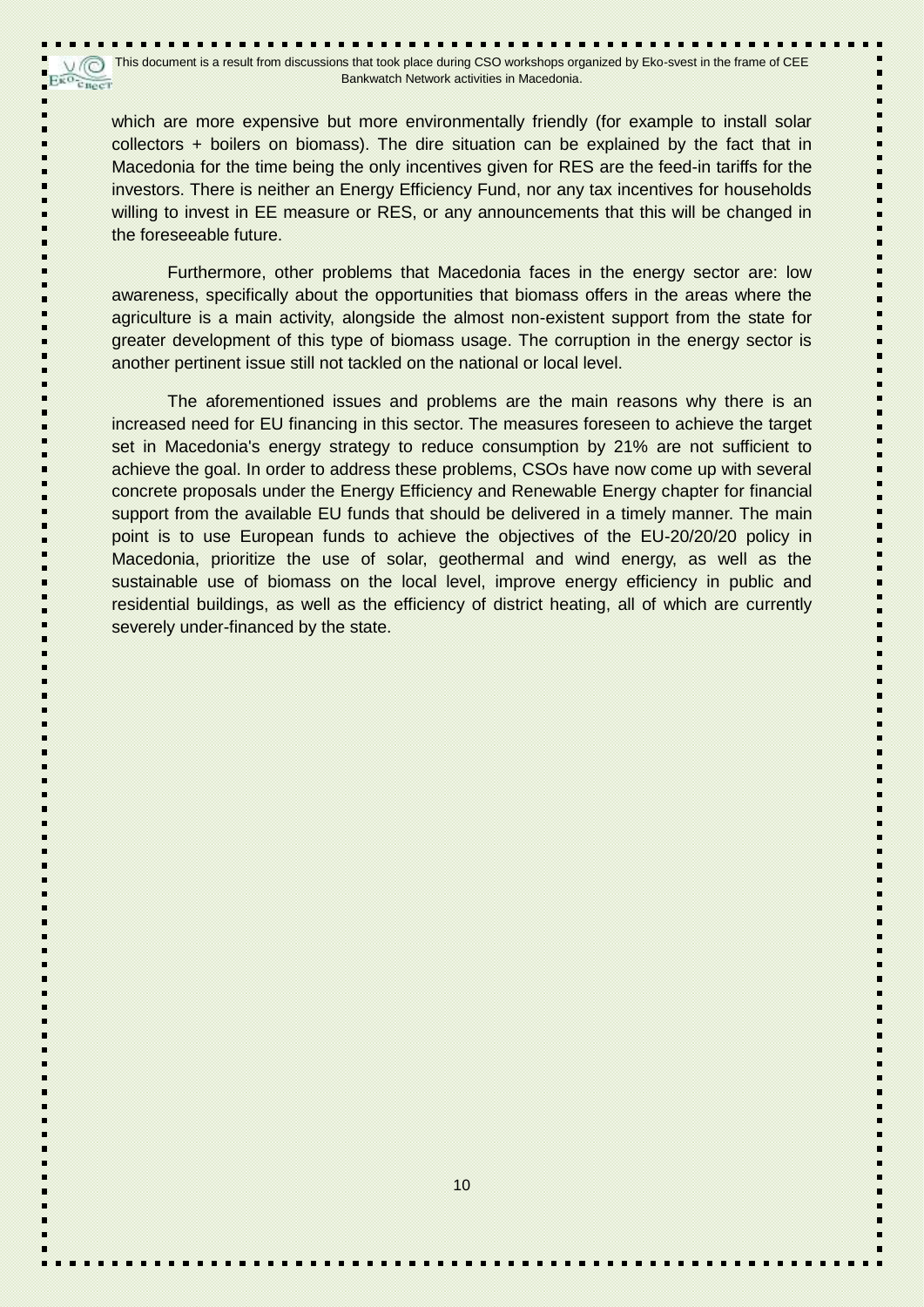# **2. Priorities for funding from the Instrument for Pre-Accession in Macedonia:**

#### **2.1. Heat production from renewable energy sources**

Geothermal, solar, sustainable local biomass (residues from agricultural production) need to be prioritized in order to provide sustainable and environmentally friendly heating for the whole country. In the case of biomass use, the most efficient cogeneration from biomass technology for electricity and heat production should be prioritized.

There is a need to invest in local sustainable production, processing and distribution of biomass for combined heat and power. The support should be provided for local and regional projects with regular sources of biomass outside the region of the City of Skopje and especially in rural regions across Macedonia where there is a shortage of available alternative heating solutions but at the same time production of agricultural residues exists. Sustainability criteria for biomass cultivation and use should be designed to avoid harmful environmental effects and inefficient use of biomass.

**The IPA funds should be used in order to achieve EU 20/20/20 targets and in the energy sector support for local projects for the use of solar, geothermal and wind energy should be prioritized.** 

Additionally, energy efficiency of public and residential buildings as well as improvement of the district heating are of great importance. EU funds should be spent on investments which otherwise could not obtain finances from commercial banks.

#### **2.2. Energy efficiency in housing and public buildings**

- Energy retrofits of existing residential and public buildings to high efficiency levels,
- Support for construction of new buildings to near-zero energy standard.

#### **2.3. Energy efficiency measures in district heating**

Funds should be available for projects for complex renovation of the whole system including all of the following measures in order of priority:

- Consumption energy retrofits of buildings, including installation of individual heat meters in apartments
- Distribution decrease of system losses.
- Production improvement of effectiveness, shift from fossil to biomass and other renewables. Investments in heat production facilities should be scaled to the new situation of lower heat demand in energy efficient distribution system and buildings.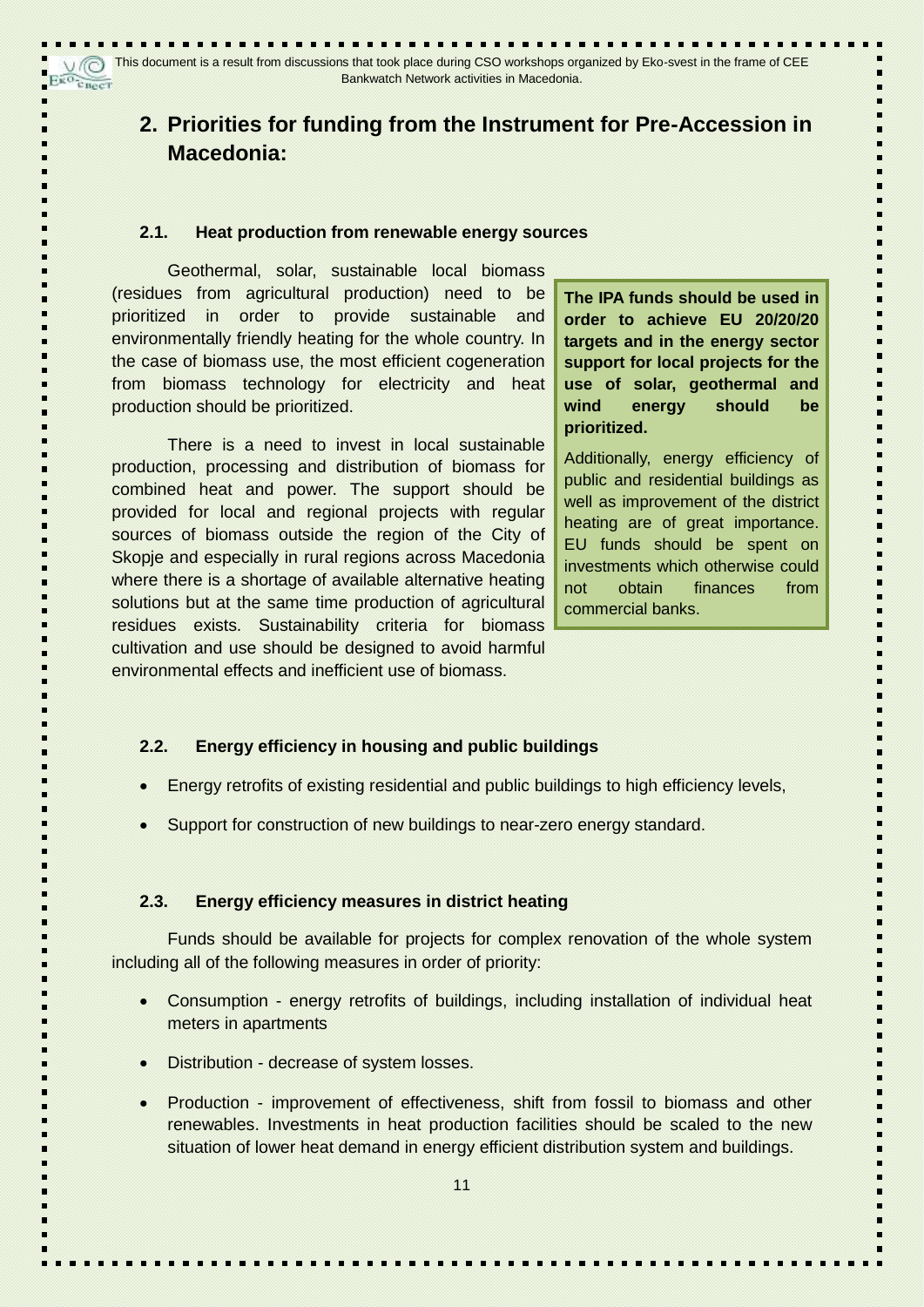## **2.4. Technical infrastructure - "smart grids"**

- On the regional level in South East Europe as part of the Energy Community Treaty and in cross border areas. However priority must be given to those connections within the region, not ones designed mainly to export electricity to the EU.
- Assistance in research and development in this area on the national and on regional level.
- Smart grid elements and regional distribution grid improvements to allow connection of RES especially in rural and economically disadvantaged regions.

## **2.5. Strengthening the capacities of local and central administrations**

- The government and municipal officials as well as households potential beneficiaries - should gain special knowledge and skills for the preparation of RES and EE projects to be financed by EU funds.
- The collaboration with the civil society should be improved, and knowledge transfer should be enabled (public-private, abroad-home).
- Additional research and studies should be prepared for the future investments in this sector, and they should provide solutions as well as project ideas eligible for EU funding.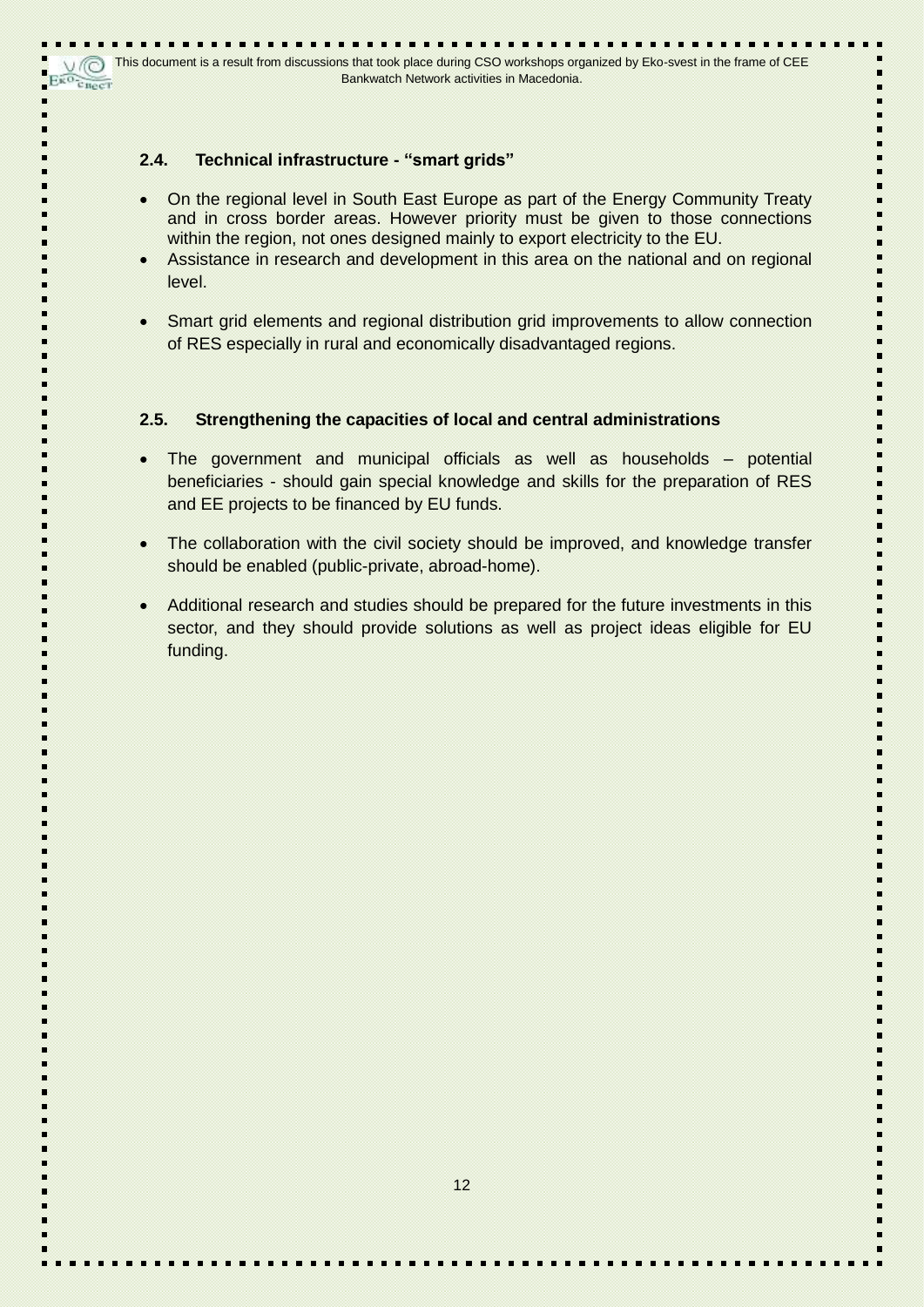# **III. Civil society positions regarding the support to transport sector through EU funds in Macedonia**

# **1. Introduction**

EU financing for the transport infrastructure in Macedonia for the 2007-2011 period was done through the Instrument for Pre-Accession (IPA). For the purpose of functional use of the funds in 2007, an Operational Programme for Regional Development (OPRD) was developed. It represents the basic programme document for defining the conditions for the provision of EU funds in the frame of transport and environmental infrastructure in the country.

The OPRD defined the priorities for financing in two different sectors: transport and environment. The Programme has 4 priority axes with appropriate measures and suitable activities. The axes related to transport are:

**Priority Axis 1- Corridor X Motorway Completion,** with the following measures: Measure 1.1 Upgrading remaining link along the Corridor X to the level of motorway and

**Priority Axis 2-Upgrading and Modernization of the Transport Infrastructure** with the following measures:

Measure 2.1 - Improving the Rail Infrastructure along the South East Europe Core Regional Network, and

Measure 2.2 Improving the Road Infrastructure along the South East Europe Core Regional **Network** 

| 2007-2011              | <b>Total in</b> | <b>IPA financing in</b> | <b>National contributions</b> | <b>Percentage of IPA</b> |  |
|------------------------|-----------------|-------------------------|-------------------------------|--------------------------|--|
|                        | <b>EUR</b>      | <b>EUR</b>              | in EUR                        | funds                    |  |
| <b>Priority axis 1</b> | 52.941.180      | 45,000,000              | 7.941.180                     | 85%                      |  |
| Measure 1.1            | 52.941.180      | 45,000,000              | 7.941.180                     | 85%                      |  |
| <b>Priority axis 2</b> | 25.383.062      | 21.575.600              | 3.807.462                     | 85%                      |  |
| Measure 2.1            | 25,383,062      | 21.575.600              | 3.807.462                     | 85%                      |  |
| <b>Measure 2.2</b>     | $\Omega$        | $\Omega$                | $\Omega$                      | 0%                       |  |
|                        |                 |                         |                               |                          |  |

| Table 1. Financial allocations for the priority axes 1 and 2 for 2007-209 and 2010-2011 |  |  |  |  |
|-----------------------------------------------------------------------------------------|--|--|--|--|
| $(revision)^{11}$                                                                       |  |  |  |  |

From EUR 128 million of the entire Programme, the largest investment is in the transport sector with 61% of the total funds. The ratio between transport and environment priorities, not taking into account the technical assistance, is 64:36. The measures under the transport priority axes are focused on improvement and modernization of the road and rail

j <sup>11</sup> Source "Use of EU funds in Macedonia", November 2012, European Policy Institute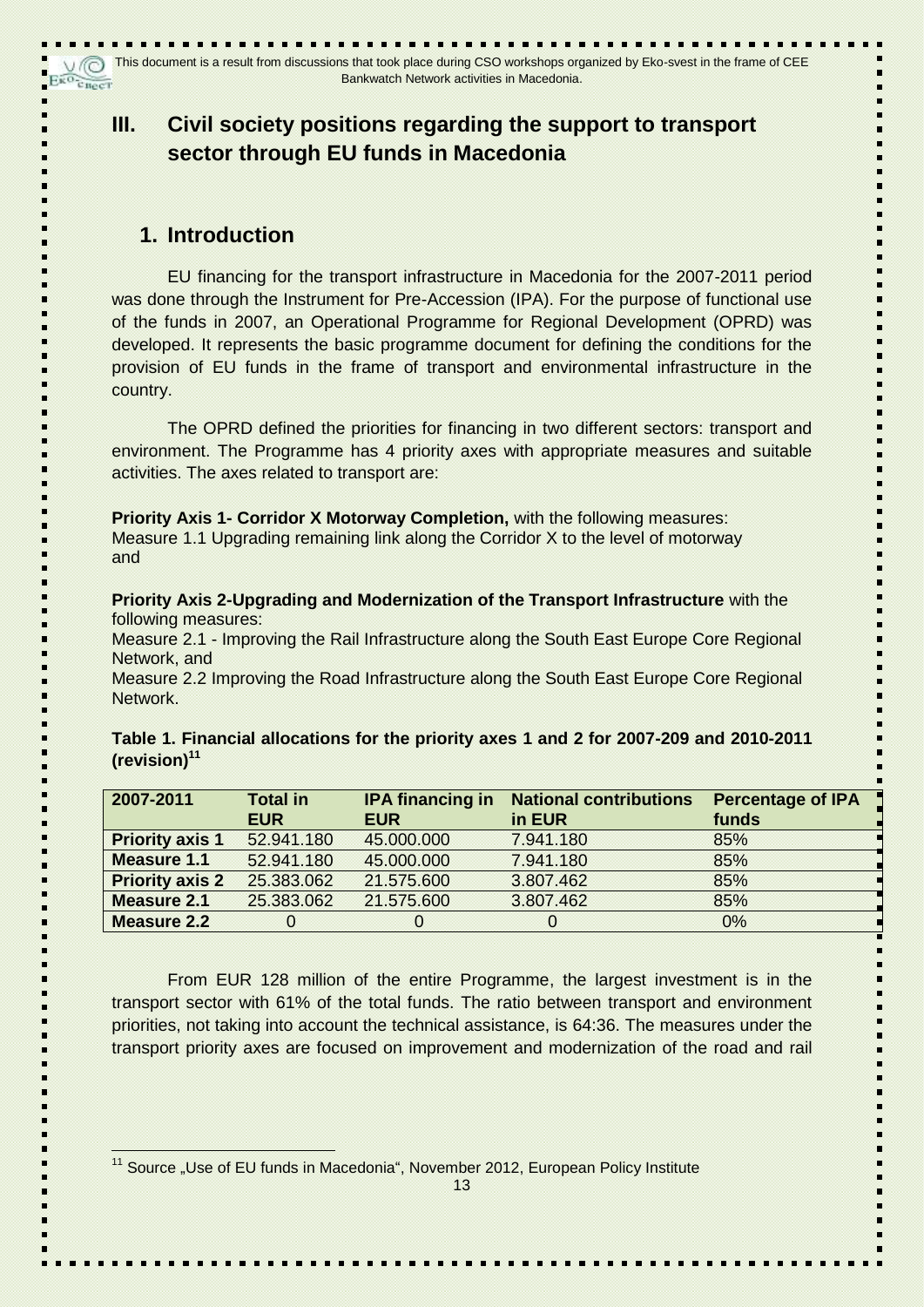lines and include one major infrastructure project, which is the "Upgrading remaining link along the Corridor X to the level of motorway"<sup>12</sup>.

In the Operational programme for regional development, with the 2009 revision, there was an effort to introduce transport projects in line with the EU targets for decarbonisation but also in line with the National Transport Strategy. According the changes made, the support for rail project (their technical development and implementation) is prioritized.

### **Challenges in the transport sector**

In its aspiration for joining the European Union, Macedonia faces many challenges in the transport sector and tries to balance between the EU and national targets. From one side, the EU 2050 targets are quite ambitions even for member states let alone for Macedonia. These cause difficulties to the country"s efforts to achieve them and at the same time develop it"s inefficient and insufficient transport network.

However, what should be very clear to the Macedonian authorities is that EU funds from the IPA should be used for the improvement of the transport network in line with the EU targets, being the decarbonisation of the sector. The identified needs for other potential upgrades of the national road network should remain to be funded from the state's budget.

 $12$  Source "Use of EU funds in Macedonia", November 2012, European Policy Institute.

j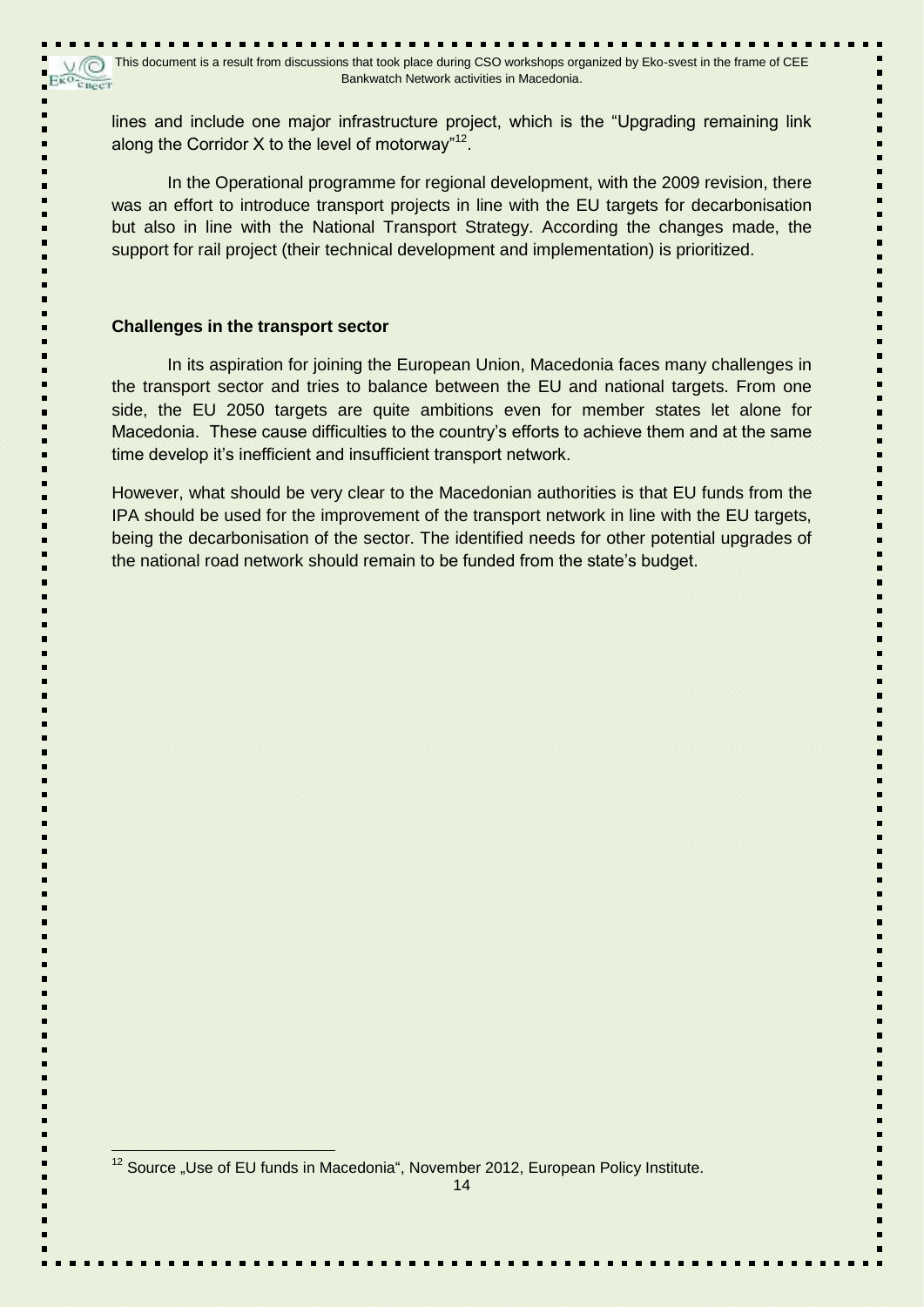# **2. Proposals for financing the transport sector from EU funds**

The civil society organisations<sup>13</sup> consider the following initiatives and projects within the Operational programme for transport for 2014-2020 period to be eligible for financial support by the EU funds:

| <b>Financing</b><br>sustainable<br>only<br>2.1.<br>transport                                                                                                                                                                                                                               | How to assess if the transport<br>project<br><b>IS</b><br>sustainable?                                                                                                                                                                                                                                                                                                                                                                                                                                                                                                                                                                                                                                     |
|--------------------------------------------------------------------------------------------------------------------------------------------------------------------------------------------------------------------------------------------------------------------------------------------|------------------------------------------------------------------------------------------------------------------------------------------------------------------------------------------------------------------------------------------------------------------------------------------------------------------------------------------------------------------------------------------------------------------------------------------------------------------------------------------------------------------------------------------------------------------------------------------------------------------------------------------------------------------------------------------------------------|
| The EU funds as well as loans from<br>the European Investment Bank<br>should be focused only on carbon-<br>neutral transport projects.<br>This<br>means funding should be allocated<br>transport<br>urban<br>for<br>and<br>rail<br>sustainable transport and not for<br>roads or airports. | The project should be in Compliance with the Europe<br>2020 energy/ climate target to reduce GHG emissions<br>The project should not cause harm to NATURA 2000<br>sites, and should not contribute to biodiversity loss in<br>general<br>It should respect human settlements (e.g. eliminating<br>noise and the fragmentation aspect)<br>The project should have the potential to influence<br>transport demand in a particular territory in a way that it<br>will stimulate the shift to significantly less environmentally<br>harmful transport modes or will eliminate part of the GHG<br>intensive transport completely<br>The project should not support agrofuel projects for<br>transport or energy |

## **2.2. Removing harmful transport subsidies**

Financing of air transport and road transport with IPA funds should not be allowed. Exceptions might be made if the projects are part of a wider strategy that proves to be in compliance with carbon- neutrality initiatives and that have other environmental criteria in place, for example:

- Measures which calm traffic and improve road safety. For example, in central city areas where decrease of traffic can be achieved by narrowing of streets or slowing down traffic in order to decrease noise and pollution.
- Filling loopholes in the network where the construction will clearly improve the GHG situation if compared with current status.

## **2.3. Support for the transformation of the urban transport system**

 Support should be given to integrated transport systems where stimulating urban transport use and decrease of the use of individual vehicles is prioritized. The support should be based on well developed strategies for transport management with clear indicators such as decrease of emissions, noise and vibrations, car accidents, length and compactness of the cycling infrastructure, and decrease of the fuel and energy use for transport and mass transit.

j <sup>13</sup> Organisations that developed this position and supported it.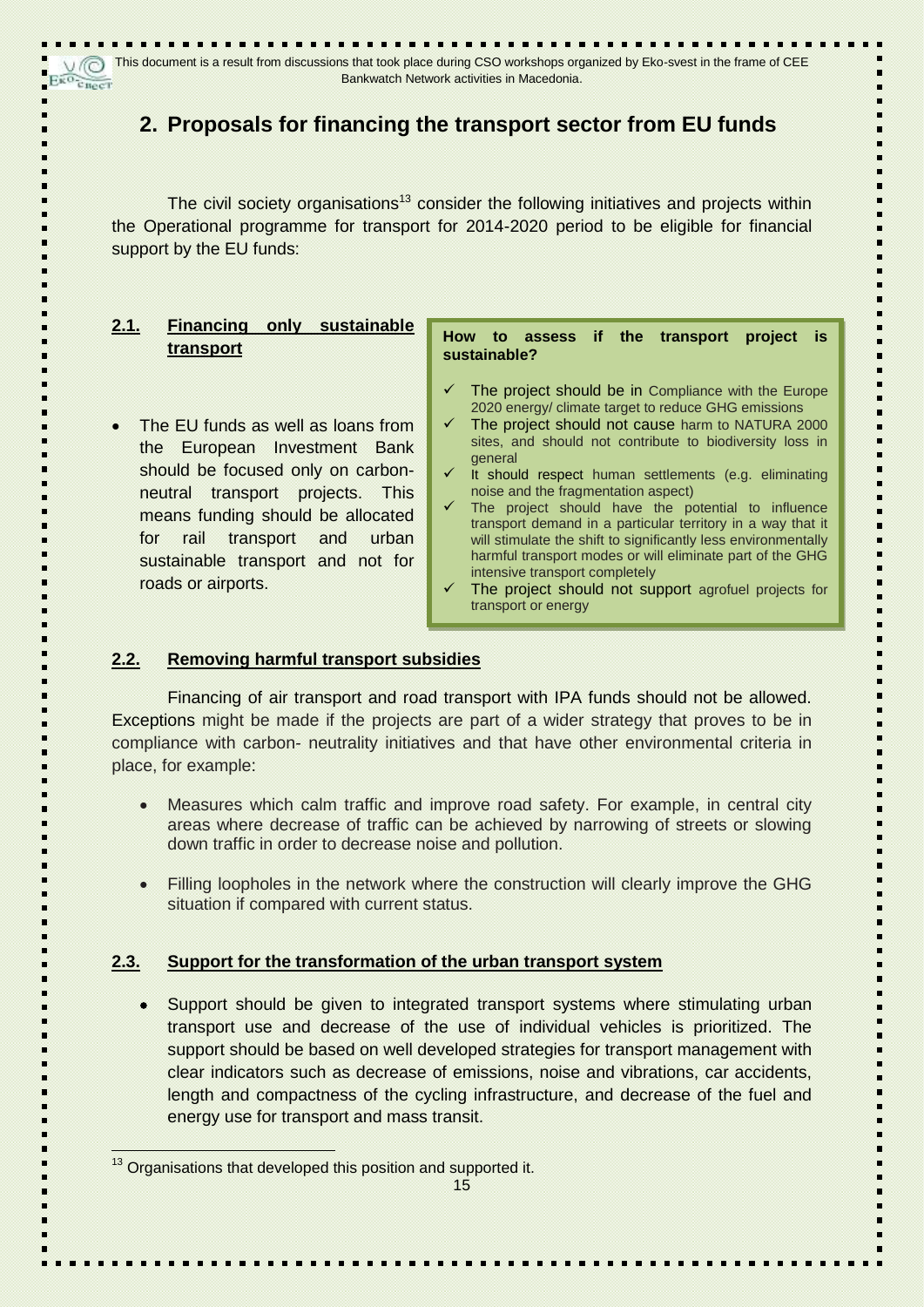- Managing space occupancy by cars, as space is one of the most precious goods in urbanised areas. Cars should be pushed outside the main urban area, and all space for parking should be strictly managed and subject to fees and time limitations.
- Reducing the inflow of cars into cities where they cause congestion which significantly increases fuel consumption and creates time delays for mass transit needs to be channeled to car/mass transit terminals. The tendency to promote projects which result in more cars in the city centre (such as shopping malls and widening of streets) should be avoided.
- A priority should be the implementation of an integrated regional transport system that can divert a large portion of commuters to mass transport modes. For example, a good solution should be the establishment of a quick, efficient and functional regional rail transport system which will unite the cities nearby the capital Skopje (Tetovo, Kumanovo, Veles). Accordingly, the main railway station in Skopje should become a transit point which will be capable of fast and efficient transfer of passengers to a different mode. At the same time, the missing line to the Skopje Airport should be completed and this would enable a sustainable transit for the passengers.

#### **Types of measures to be promoted:**

- $\checkmark$  Measures to calm the transport, especially in densely populated areas,
- $\checkmark$  Rail and public transport schemes,
- $\checkmark$  Logistical transport centers, where passengers can easily switch from long rail transport to local road transport,
- $\checkmark$  Introduction of special payment mechanisms- low emissions zones, limited speed zones, in order to stimulate the shift towards more environmental transport modes,
- $\checkmark$  Intelligent transport systems which disable the possibility to avoid toll pay, especially by heavy vehicles.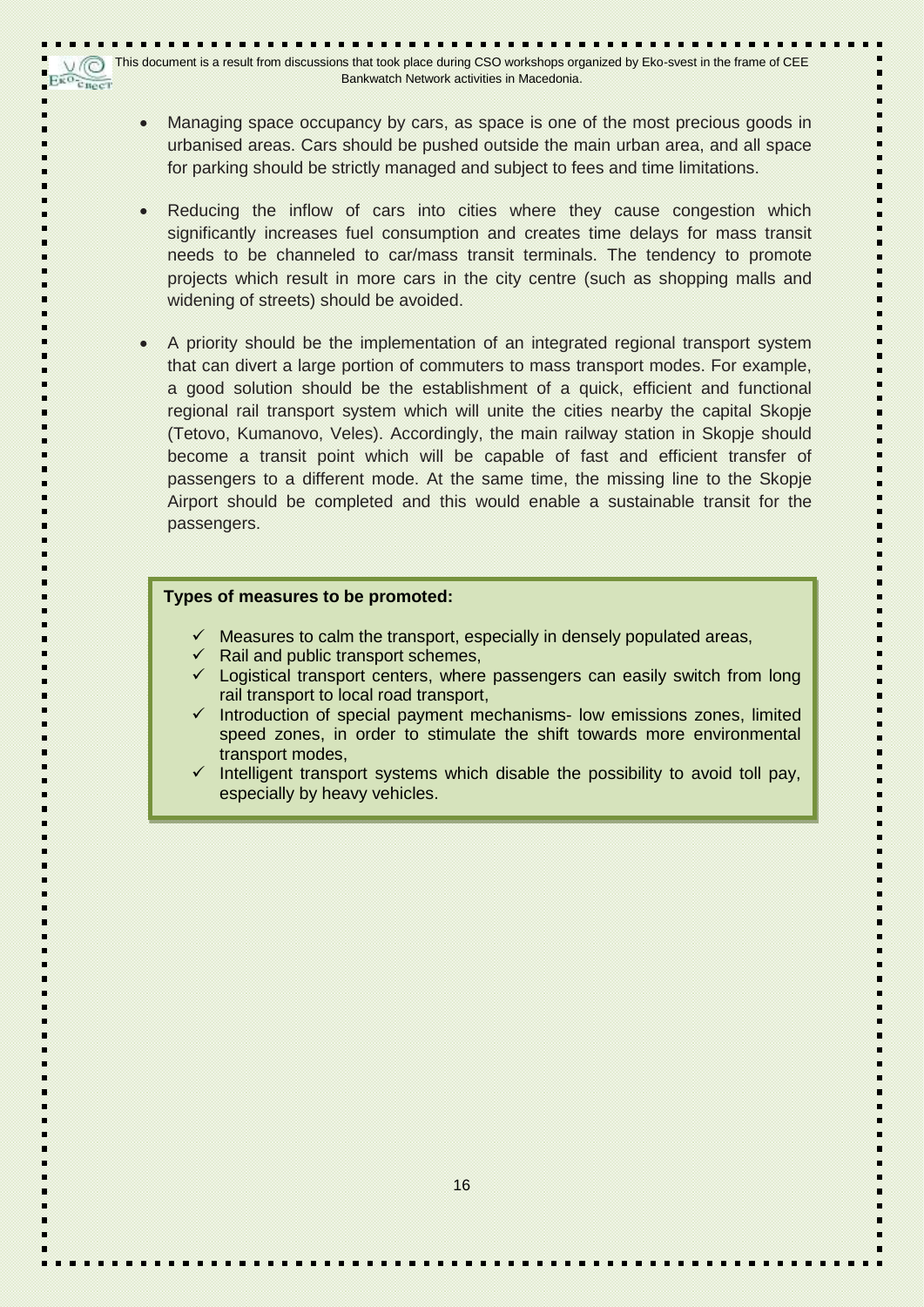# **IV. Civil society positions regarding the support for resource efficient future from the EU funds**

## **1. Introduction**

Natural resources strengthen and stabilize the function of the European and global economy. Resources such as fuels, minerals and metals, as well as food, soil, water, air, biomass and ecosystems are essential for development. However, these resources are currently under tremendous pressure, eliminating current patterns of resource use as an option. In that case, the only remaining option is to use what scarce resources are available sustainably, while reusing and recycling all other resources that are sibject to reuse and recycling.

Taking the state with resource scarcity into consideration, the EU has set up a flagship initiative for a resource efficient Europe under the Europe 2020 strategy. This flagship initiative, called "A resource efficient Europe" supports the shift towards a resource-efficient, low-carbon economy in order to achieve sustainable growth. Increasing resource efficiency is key to securing growth and jobs for Europe. It will bring major economic opportunities, improve productivity, drive down costs and boost competitiveness.

With this in mind, Macedonia as a country in the process of accession to the EU has no other option but to follow the good example of setting up a resource efficiency initiative and work towards the EU goals.

Macedonia is a relatively resource rich country, especially when it comes to biodiversity and water. However, even if it can be said that resources are present, it cannot be said that resources are efficiently or sustainably used. Often, priority is given to economic development resulting in loss of valuable natural resources. To achieve a balance between economic development and protecting the environment several steps and measures in various levels and sectors are necessary, including improving inteministerial communiation and cooperation.

Currently on the EU level, the funding priorities for the funding period 2014-2020 are being decided and this is an opportunity for Macedonian citizens and institutions to set the priorities for funding for Macedonia through the IPA funds, in resource efficiency among other topics.

The point of view of Macedonian civil society organisaitons is that it is especially important to use this opportunity and to give their views on resource efficiency, among other topics. For better clarity, they have organised their views in line with two topics: waste management issues and biodiversity issues.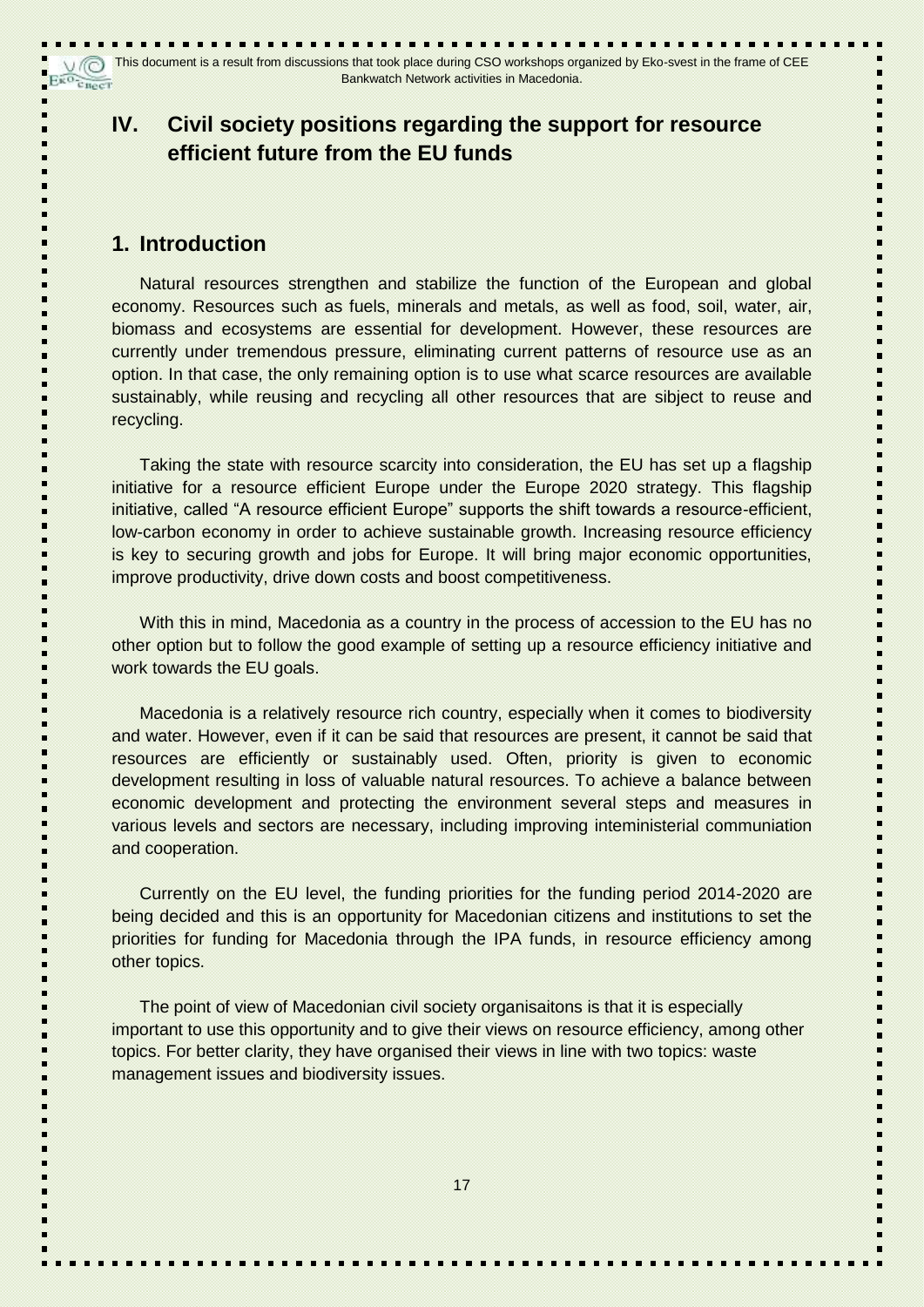## **2. Waste management**

### **2.1. What is the goal?**

EU funds in the programming period 2014-2020 invest in waste management measures which would ensure that the waste management hierarchy is respected and landfilling of valuable resources is reduced to a minimum.

### **2.2. What is the reality?**

At present, most of Macedonia"s household waste is landfilled. The shift to a consumer society that has been happening in the past 20 years resulted in creation of more waste than ever, which in turn has created a vast problem with waste management, as institutionally the country was not prepared to process such an amount of waste, resulting in landfills overfilled and new, non-sanitary landfills created.

Reducing, reuse and recycling are not set as priorities, or where they are, they are not implemented properly, although some local efforts were made. Also, the possibilitiy for composting of biodegradable waste - is almost compeletely neglected.

Incineration, with it"s harmful effects on human health through pollution of air, water and soil and being a waste of resources, is currently a minor part of the the waste management system in Macedonia.

In any case, the reality is that not even EU countries are immune to the problem of resource-non-efficient waste management – on EU level resources worth approximately 5 billion EUR are being incinerated or burried in landfills every year. Good practises are present in some EU regions, but the waste is still a major problem. Therefore the "Europe 2020" agenda has in its sights the tackling of over-consumption and the reuse of resources under the flagship initiative "Resource efficient Europe".

### **2.3. What are the options?**

The general guideline which has been developed over the last three decades is the European waste hierarchy. This guideline provides a preferred order of priorities for selecting and deciding upon waste management pratices.

The waste management hierarchy (diagram below) is a five step hierarchy described in Article 4 of the revised Waste Framework Directive (2008/98/EC). Article 4 states: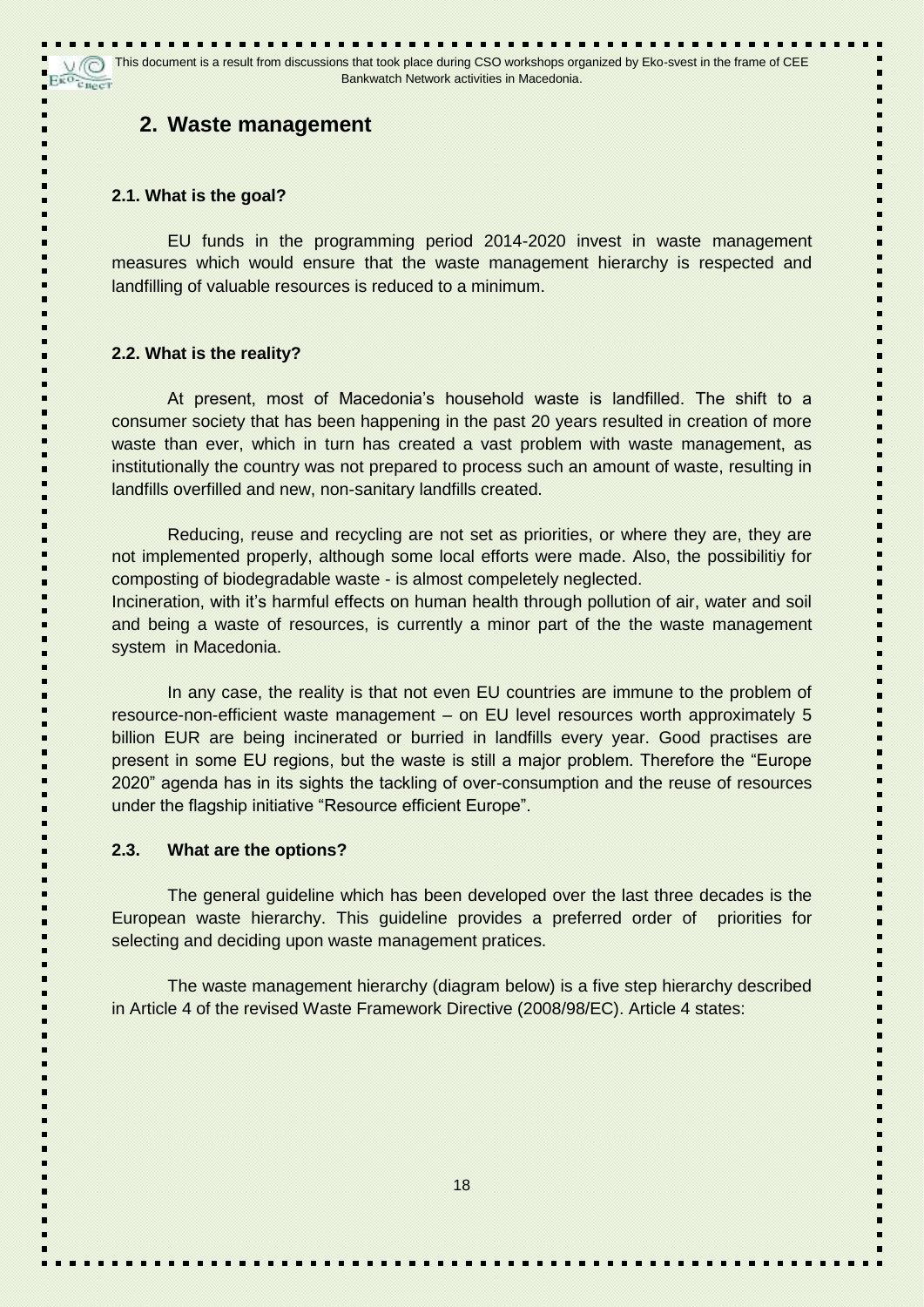This document is a result from discussions that took place during CSO workshops organized by Eko-svest in the frame of CEE (C)  $E^{\text{LO}}$ cnect Bankwatch Network activities in Macedonia.



*"1. The following waste hierarchy shall apply as a priority order in waste prevention and management legislation and policy:*

*(a) prevention;*

*(b) preparing for re-use;*

*(c) recycling;*

*(d) other recovery, e.g. energy recovery; and*

*(e) disposal.*

*2. When applying the waste hierarchy referred to in paragraph 1, Member States shall take measures to encourage the options that deliver the best overall environmental outcome. This may require specific waste streams departing from the hierarchy where this is justified by life-cycle thinking on the overall impacts of the generation and management of such waste."*

### **2.4. What can we do?**

The EU funds should prioritise solutions which are in line with the waste hierarchy. Having this in mind, EU funds for the next programming period 2014-2020 should focus on efficient use of resources and promote prevention of increase in waste volumes, while also increasing recycling and reuse of waste. Also, recycling and composting should be favored when deciding funding priorities.

Waste incineration should be avoided as an option, since not only does it have an adverse effect on climate change by releasing  $CO<sub>2</sub>$  and wasting energy, but it also delays the potential for improvement of waste management practices such as reuse and recycling for at least the lifespan of an incinerator (usually 20 years).

## **2.5. Recommendations**

According to Macedonian NGOs, the EU funds for the next programming period should focus on waste prevention and the 3R's of waste management that have been set as priorities in the Waste Framework Directive – Reducing, Reuse and Recycling.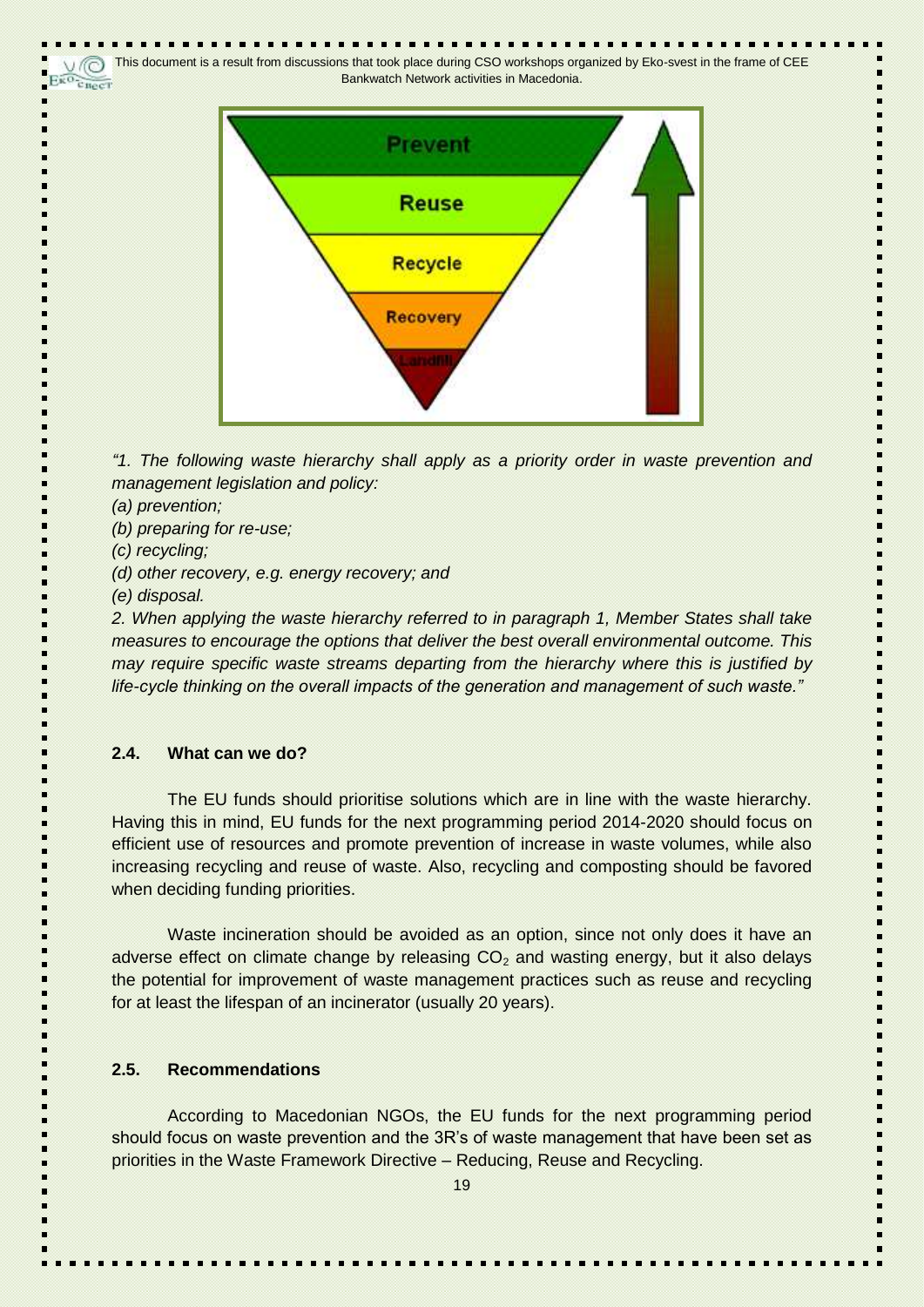Having this in mind, the following sorts of activities should be favoured in Macedonia by EU funds in the programming period 2014-2020:

- Preventing waste generation, including support of cleaner production methods, rational purchasing and packaging reduction. IPA funds should also support rational purchasing campaigns for citizens on the national level.
- Reusing of materials promoting reusable packaging, second hand trade and repair centres.
- Recycling and composting propagating of systems that would encourage separation of waste in households and ensuring for proper handling of waste separated for recycling and composting.
- Promoting the anaerobic digestion by composting and using the generated methane for energy.
- Using Mechanical-Biological treatment a range of techologies that can be used as a last resort for recovering materials for recycling and low-grade composting. This sort of treatment cannot replace separated waste collection due to low quality of recovered materials, but it removes the remaining organic waste from the residual waste and results in stabilised waste that can be landfilled in a relatively safe manner.
- Solving "historical" waste issues present in Macedonia IPA funds can provide support to Macedonian institutions for developing permanenet solutions for historical waste hot spots in the country.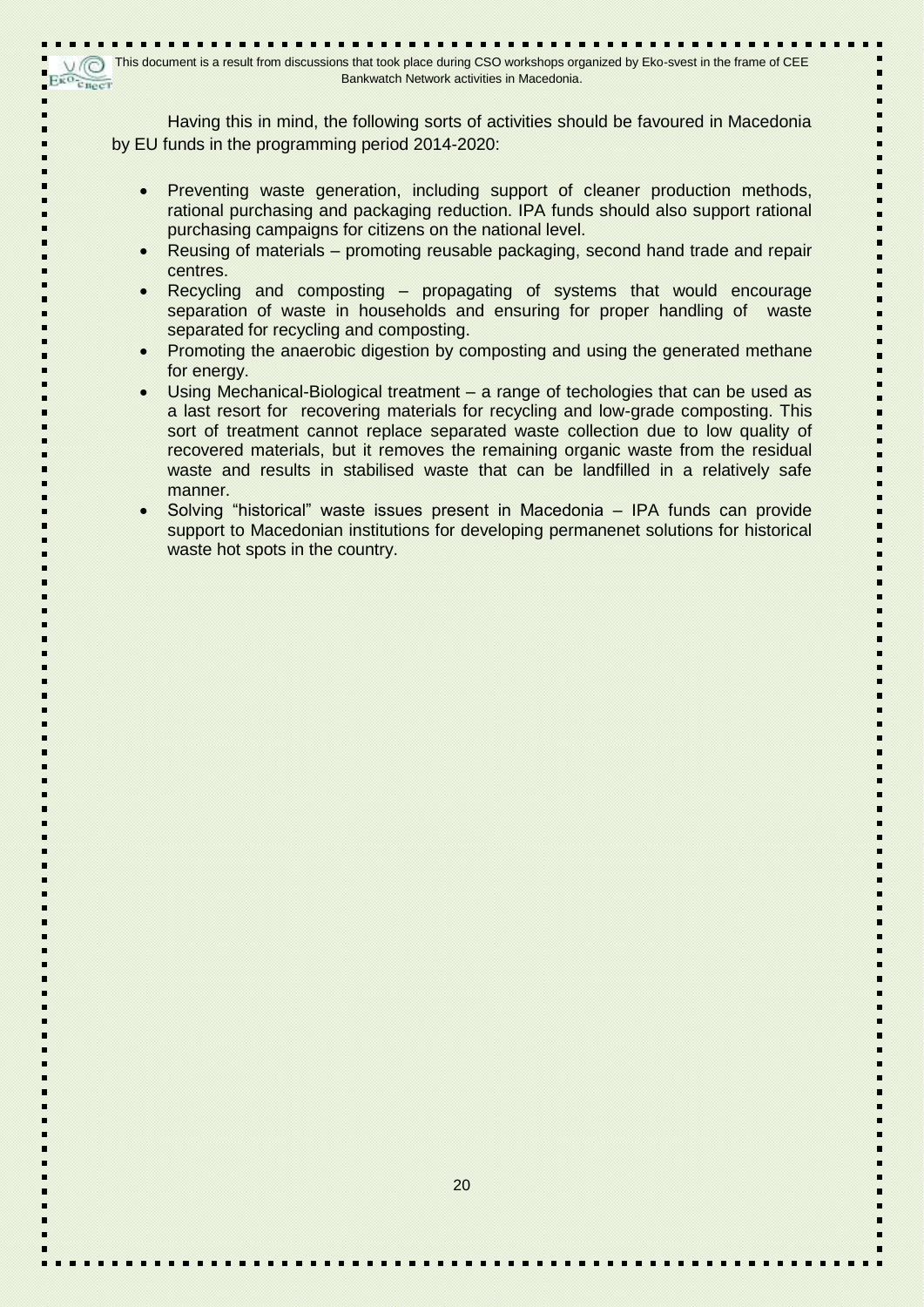# **3. Biodiversity**

### **3.1. What is the goal?**

EU funds in the programming period 2014-2020 are invested in protection of biodiversity and ecosystems, in particular the designation of Natura 2000 sites and their good management practices. Furthermore, biodiversity and ecosystem protection and loss prevention are made cross-cutting horizontal issues that are part of all development plans, infrastructure projects and education.

### **3.2. What is the reality?**

Biodiversity is declared a key environmental priority of the EU, and therefore it should be a key environmental priority for Macedonia as a country in the process of accession to the EU. However, the situation with biodiversity in Macedonia is hardly favourable. Although the Emerald network is already in place and the Birds and Habitats Directives are transposed into the Law on nature protection, the implementation of the biodiversity protection acquis and the Natura 2000 network has still not begun. Furthermore, various infrastructure projects are being implemented or planned with minimal or no consideration for the protection of biodiversity.

In the past, the EU has set some ambitious goals for halting biodiversity loss and the degradation of ecosystems that were to be met by 2010. Currently, the EU is working towards the updated goals according to the EU 2020 Biodiversity Strategy. These goals are: halting biodiversity loss and the degradation of ecosystem services in the EU by 2020, restoring them as far as possible, and stepping up its contribution to averting global biodiversity loss.

The reasons for not achieving the 2010 biodiversity target can be found mainly in incomplete or inadequate implementation of certain legal instruments or low quality integration into sectoral policies. This, in turn, has an effect on acceding countries, as it gives mixed signals on the importance of halting biodiversity loss and degradation of ecosystems.

One of the reasons for today"s biodiversity crisis in the EU, and in Macedonia as an acceding country as well, is that ecosystem services are often under-valued or not considered a priority, thereby not using their benefits for society (such as the provision of clean water, healthy food, breathable air and the carbon storage function of forests, flood and erosion control, as well as reducing significant economic, social and territorial disparities, economic growth, improved quality of life and sustainable development, job creation possibilities, tourism and recreation possibilities and cultural services).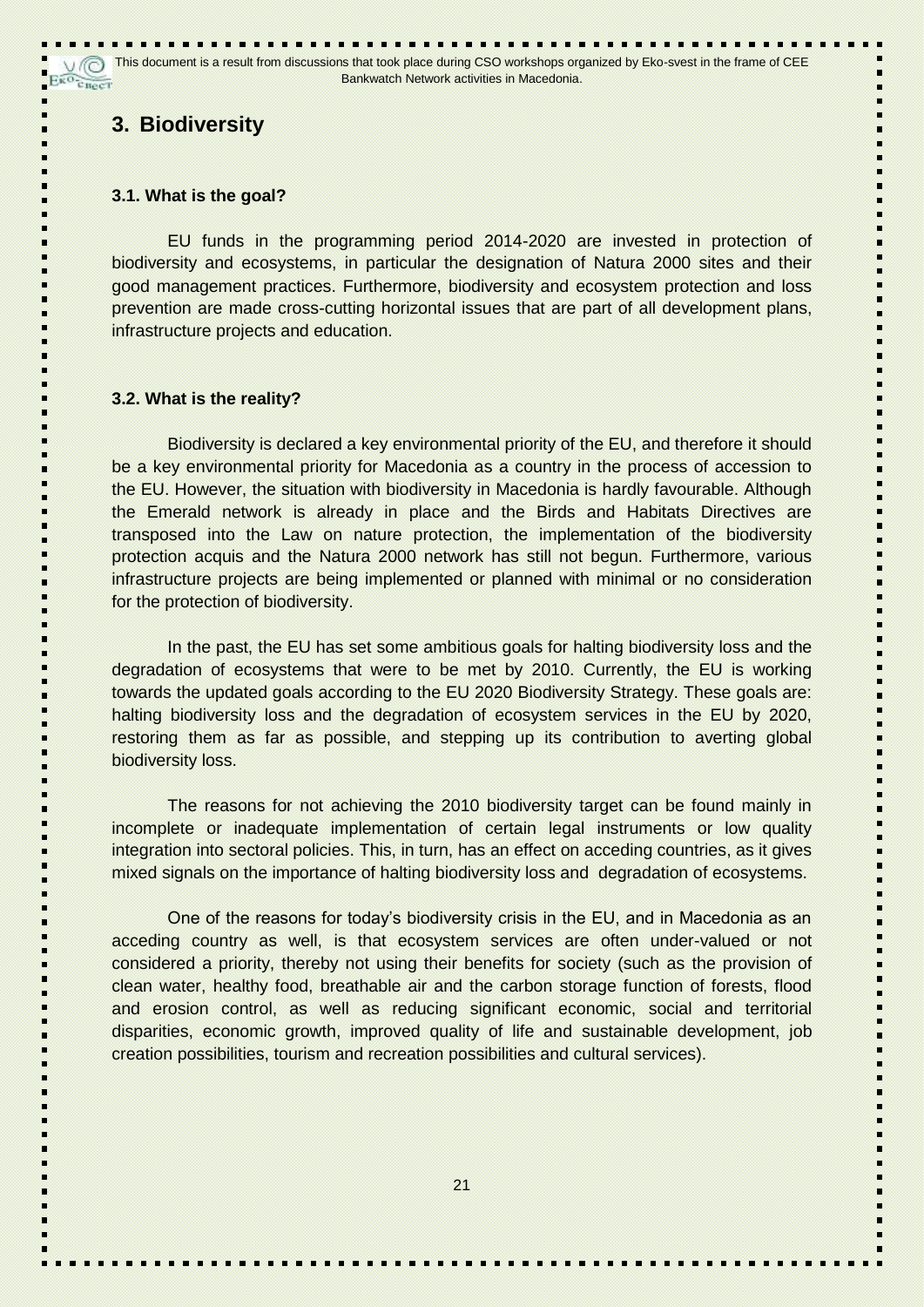#### **3.3. What are the options?**

EU funds should be focused on measures preventing biodiversity loss, maintaining ecosystem services and aiding adaptation to climate change. At the same time, special consideration should be given to not financing measures that would further add to biodiversity decline or loss.

EU funds should promote existing and new ecological, "green" infrastructures, and if possible avoid, or minimise "grey" infrastructure in order to prevent biodiversity loss. Special attention should be given to financing and managing the future Natura 2000 network, as well as promoting the creation and implementation of management plans for the Natura 2000 areas that would look a little further then managing just the designated area, but extending plans to areas outside of the protected zone in order to provide the best possible protection and management measures for the protected area, and at the same time provide for the best and widest use of ecosystem services.

### **3.4. What can we do?**

EU 2020 strategy for smart, sustainable and inclusive growth has sustainable growth as a priority under the flagship initiative "Resource efficient Europe" where *inter alia* the protection, valuation, sustainable use of biodiversity, ecosystems and their resources are supported.

Protection of biodiversity and maintenance of ecosystem services are difficult both at the EU level, and even more so in acceding countries where often biodiversity protection and economic development are viewed as mutually exclusive. The protection of biodiversity and ecosystems, therefore, require policies, funding and actions that go well beyond protected areas and ecological networks.

Taking this into account, and having in mind the relevant costs of actions required for halting biodiversity loss and ecosystem degradation, it is clear that cross-cutting policies and strategies are not enough, but that the biodiversity halting goals should also be reflected in EU funds.

The priority here is implementation of the Natura 2000 network, with an accent on designating current protected areas as Natura 2000 sites, while also designating new sites that are outside of the currently protected areas under other ecological networks. Also, it is necessary to set up management plans with best practice management measures for designated sites, in order to ensure the proper functioning of the Natura 2000 network well before the accession to the EU.

Tackling other reasons for biodivesity loss, such as land use change, ecosystem fragmentation, and nutrient loading and overuse, is another important point in EU funding for the next funding period 2014-2020. From this point of view, EU funds should focus on investments that would be beneficial for biodiversity, such as Green Infrastructure, and on ecosystem based risk prevention, instead of favoring conventional remedies for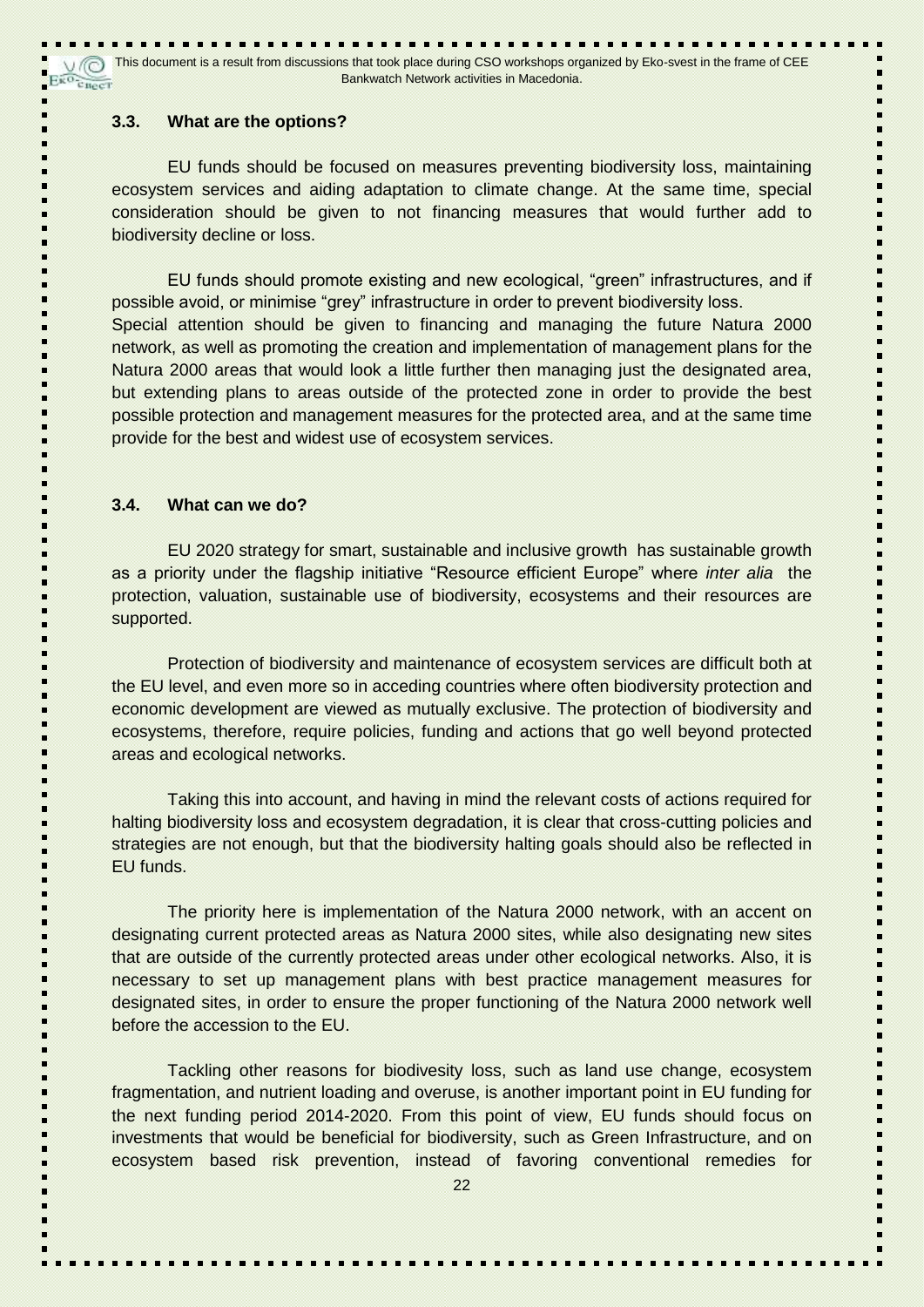environmental risks. Conventional remedies for environmental risks such are river floods, draughts and mud slides are usually barrages, dikes, irrigations infrastructure etc., which have a severe impact on the environment. It is possible to avoid this impact through using ecosystem based solutions such as floodplain restoration, mountain forest protection and wise spatial planning.

Having in mind the extent to which investments, like trasnsport and energy investments, have on biodiversity and ecosystem destruction or fragmentation, EU funds must ensure that investments that are harmful to biodiversity and ecosystems are not funded or cofinanced by EU tax-payers.

Although legislation for biodiversity and nature protection in general is in place in Macedonia, investments from EU funds should also make sure that the EIA and SEA procedures are done at very early stages of project planning and are used to guarantee that infrastructure development will not have an adverse effect on biodiversity and ecosystems. In the case that a project does have an adverse effect on biodiversity or ecosysems, but must be implemented due to over-riding public interest, a mechanism ensuring that EU funded projects must restore unintentionally or intentionally damaged ecosystems and habitats should be put in place.

As implementing the Natura 2000 network is often a big adjustment for local population, especially population living in or near designated sites, and having in mind that most citizens in Macedonia are not yet familiar with Natura 2000, in order to provide for better acceptance and implementation of the network, nation-wide campaigns about biodiversity and Natura 2000 funding schemes should be financed from EU funds. Also, as part of the awareness raising campaigns and in order for future generations to be prepared to live a resource efficient life and to make sure that protection of biodiversity and ecosystems is implemented in the future, the cross-cutting policies regarding nature protection should not be limited to investments and direct protection measures, but also touch on the education system by mainstreaming resource efficient living, as well as biodiversity protection and ecosystem benefits into educational programs.

### **3.5. Recommendations**

According to Macedonian NGOs, the EU funds for the next programming period 2014-2020 should focus on:

- Complete implementation of the Natura 2000 network along with setting up of efective management and restoration of areas where necessary.
- Appropriate spatial planning which takes into account risk prevention, forest and mountain protection, climate change adaptation and is supported by solutions safe for ecosystems and are beneficial for all stakeholders.
- Avoiding financing of projects which have adverse effects on biodiversity, such as transport infrastructure, and giving special attention to safety measures and mechanisms.
- Training and capacity building of central and local administration on biodiversity protection and Natura 2000 and updating the biodiversity database in Macedonia and giving free access to the data to all relevant stakeholders.